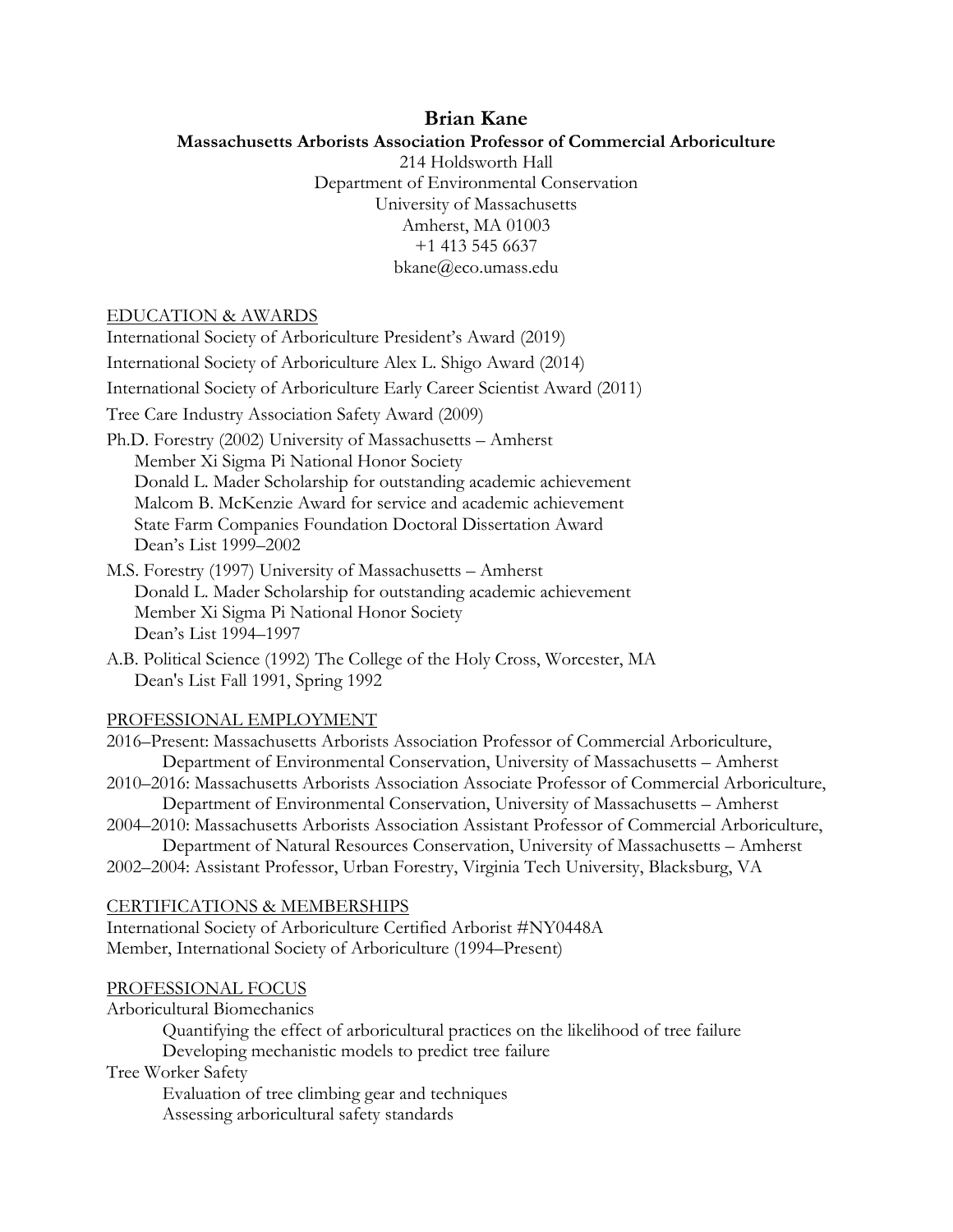RESEARCH & SCHOLARLY ACHIEVEMENTS (names of graduate and undergraduate students are underlined and double underlined, respectively)

# **Refereed Journal Articles:**

- 1. Kane, B., E. Brigham, and S.R. Arwade. 2020. The effects of ascent technique and the presence of leaves on loading of a tie-in point during climber ascents. Urban Forestry & Urban Greening. https://doi.org/10.1016/j.ufug.2020.126762
- 2. Lim, I., B. Kane, and D.V. Bloniarz. 2020. Arboriculture safety standards: Consistent trends. Accepted in: Urban Forestry & Urban Greening. https://doi.org/10.1016/j.ufug.2020.126736
- 3. Koeser, A.K., E.T. Smiley, R.J. Hauer. B. Kane, R.W., Klein, S.M. Landry. and M. Sherwood. 2020. Can Professionals Gauge Likelihood of Failure? - Insights from Tropical Storm Matthew. Urban Forestry & Urban Greening. https://doi.org/10.1016/j.ufug.2020.126701
- 4. Kane, B. 2020. Loads borne by a tie-in point during ascents and descents on a basal-anchored stationary rope system. Urban Forestry & Urban Greening. https://doi.org/10.1016/j.ufug.2020.126687
- 5. Klein, R.W. A.K. Koeser, B. Kane, S. Landry, H. Shields, S. Lloyd, and G. Hansen. 2020. Evaluating the Likelihood of Tree Failure in Naples, Florida Following Hurricane Irma. Forests 11: 485; https://doi:10.3390/f11050485.
- 6. Kane, B. 2020. Loads borne by a tie-in point (TIP) during arboricultural climbing. Urban Forestry & Urban Greening. https://doi.org/10.1016/j.ufug.2020.126625.
- 7. Kane, B. and S.R. Arwade. 2020. Quantifying tension and deflection in pre-tensioned speedlines carrying a load. Urban Forestry & Urban Greening. https://doi.org/10.1016/j.ufug.2019.126514.
- 8. Burcham, D., W.R. Autio, K. James, Y. Modarres-Sadeghi, and B. Kane. 2020. Effect of pruning type and severity on mass and vibration properties of Senegal mahogany (*Khaya senegalensis*) and rain tree (*Samanea saman*). Trees – Structure & Function 34:213–228 .
- 9. Kane, B. 2019. Frictional properties of arborist rigging blocks. Urban Forestry & Urban Greening 42:31–38.
- 10. Jackson, T., A. Shenkin, J. Moore, A. Bunce, T. van Emmerik, B. Kane, D. Burcham, K. James, J. Selker, K. Calders, N. Origo, M. Disney, A. Burt, P. Wilkes, P. Raumonen, J. Gonzalez de Tanago Menaca, A. Lau, M. Herold, R. C. Goodman, T. Fourcaud, Y. Malhi. 2019. An architectural understanding of natural sway frequencies in trees. J. R. Soc. Interface. 16(155).
- 11. Burcham, D., N. Brazee, R. Marra, and B. Kane. 2019. Can sonic tomography predict loss in loadbearing capacity for trees with internal defects? A comparison of sonic tomograms with destructive measurements. Trees – Structure & Function 33:681–695.
- 12. Kane, B. 2018. Loading experienced by a tie-in point during ascents. Urban Forestry & Urban Greening 34:78–84.
- 13. Kabir, E., S. Guikema, B. Kane. 2018. Statistical modeling of tree failures during storms. Reliability Engineering and System Safety 177:68–79.
- 14. Kane, B. 2018. The effect of simulated trunk splits, pruning, and cabling on sways of *Quercus rubra* L. Trees – Structure & Function 32:985–1000.
- 15. Cetrangolo, I., S.R. Arwade, and B. Kane. 2018. An investigation of branch stresses induced by arboricultural operations. Urban Forestry & Urban Greening 30:124–131.
- 16. Kane, B. 2017. Can pruning reduce the likelihood of tree failure? Italus Hortus 24:23–31.
- 17. Kane, B. 2017. Forces generated in rigging trees with single and co-dominant stems. Urban Forestry & Urban Greening 24:14–18.
- 18. MacFarlane, D.W. and B. Kane. 2017. Neighbor effects on tree architecture: functional trade-offs balancing crown competitiveness with wind resistance. Functional Ecology 31:1624–1636.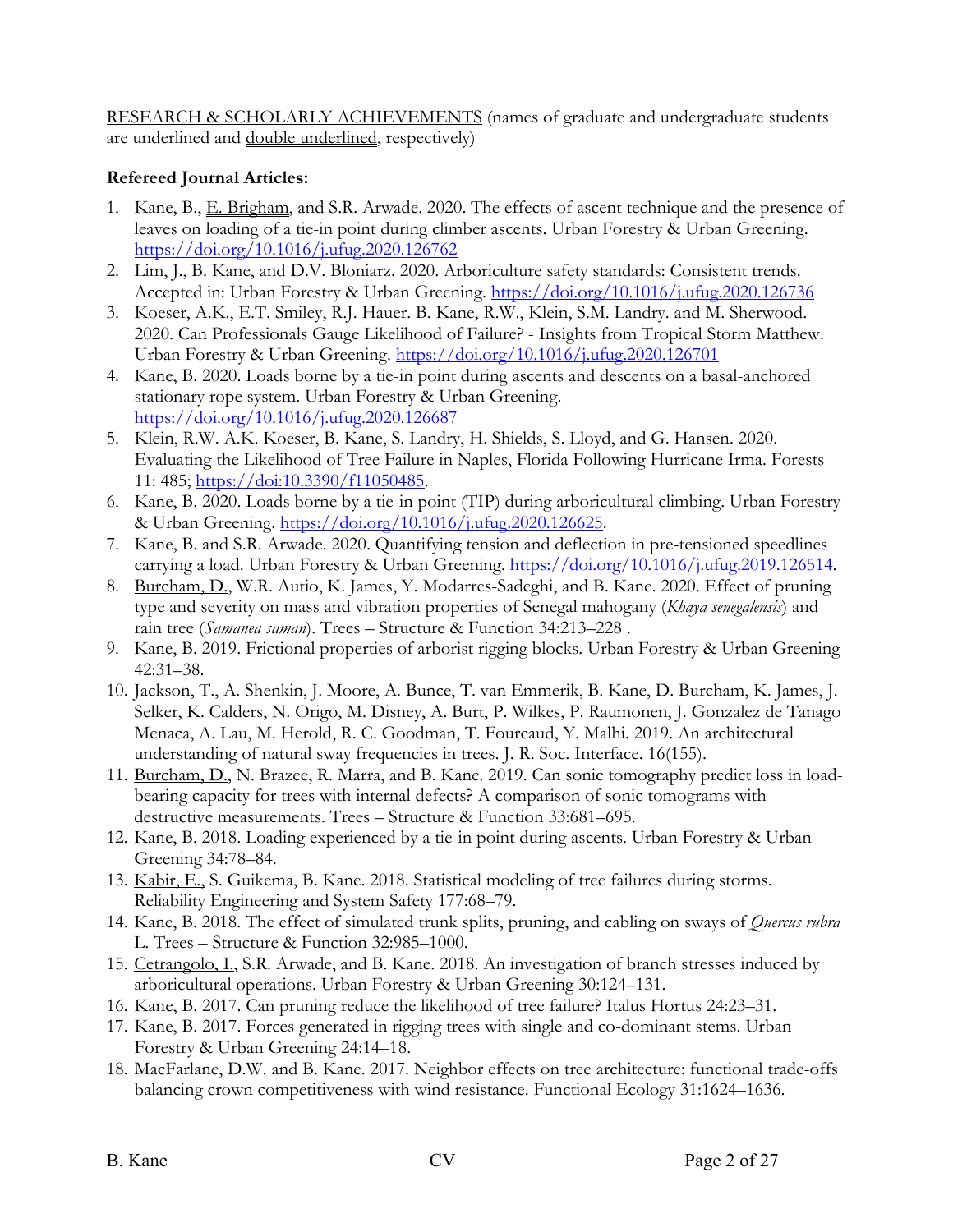- 19. Dahle, G.A., K.R. James, B. Kane, J. Grabosky, and A. Detter. 2017. A review of factors that affect the static load-bearing capacity of urban trees. Arboriculture & Urban Forestry 43:89–106.
- 20. Sherman, A.R., B. Kane, J.R. Harris, W.A. Autio, and H.D.P. Ryan. 2016. Establishment period of three species planted in Boston, MA. Urban Forestry & Urban Greening 19:95–102.
- 21. Harris, J.R., S.D. Day, and B. Kane. 2016. Growth and stability of deep planted red maple and northern red oak trees and the efficacy of root collar excavations. Urban Forestry & Urban Greening 18:19–24.
- 22. Kane, B., P.S. Warren, and S.B. Lerman. 2015. Tree risk assessment and the occurrence of cavitynesting birds in residential landscapes. Urban Forestry & Urban Greening 14:1137–1146.
- 23. Reiland, M., B. Kane, Y. Modarres-Sadeghi, and H.D.P. Ryan. 2015. The effect of cabling and leaves on sway characteristics of northern red oak. Urban Forestry & Urban Greening 14:844– 850.
- 24. Kane, B. and J.T. Finn. 2014. Factors affecting branch failures in open-grown trees during a snowstorm in Massachusetts, USA. SpringerPlus 3:720.
- 25. Kane, B. 2014. Determining parameters related to the likelihood of failure of red oak (*Quercus rubra* L.) from winching tests. Trees – Structure & Function 28:1667–1677.
- 26. Julius, A., B. Kane, M. Bulzacchelli, and H.D.P. Ryan. 2014. Compliance with the Z.133 Safety Standard among arborists in New England. Journal of Safety Research 51:65–72.
- 27. Dahle, G., J. Grabosky, B. Kane, J. Miesbauer, W. Peterson, F.W. Telewski, A. Koeser, and G. Watson. 2014. Tree Biomechanics: A white paper from the 2010 international meeting and research summit at the Morton Arboretum (Lisle, IL, US). Arboriculture & Urban Forestry 40:309–318.
- 28. Kane, B. and W. Autio. 2014. Effect of cable systems on diameter growth of red oaks with codominant stems. Urban Forestry & Urban Greening 13:443–449.
- 29. Ciftci, C., S.R. Arwade, B. Kane, and S. Brena. 2014. Analysis of the probability of failure for open-grown trees during wind storms. Probabilistic Engineering Mechanics 37:41–50.
- 30. Ciftci, C., B. Kane, S. Brena, and S.R. Arwade. 2014. Moment capacity loss due to decay in tree stems. Trees – Structure & Function 28:517–529.
- 31. Kane, B. Y. Modarres-Sadeghi, K.R. James, and M. Reiland. 2014. Sway characteristics of large, decurrent trees affected by branches. Trees – Structure & Function 28:151–159.
- 32. James, K.R., G.A. Dahle, J. Grabosky, B. Kane, and A. Detter. 2014. Tree biomechanics literature review: Dynamics. Arboriculture & Urban Forestry 40:1–15.
- 33. Ciftci, C., S. Brena, B. Kane, and S.R. Arwade. 2013. The effect of crown architecture on dynamic amplification factor of an open-grown sugar maple (*Acer saccharum* L.). Trees – Structure & Function 27:1175–1189.
- 34. Smiley, E.T., B. Kane, W. Autio, and L. Holmes. 2012. Sapwood cuts and their impact on tree stability. Arboriculture & Urban Forestry 38:287–292.
- 35. Kane, B. 2012. Breaking load of hitches and ropes used in rigging. Arboriculture & Urban Forestry 38:1–5.
- 36. Kane, B. 2011. Compatibility of toothed ascenders with arborist climbing ropes. Arboriculture & Urban Forestry 37:180–185.
- 37. Kane, B. 2011. Withdrawal resistance of J-lags in three hardwood species. Arboriculture & Urban Forestry 37:139–145.
- 38. Rines, D., B. Kane, D. B. Kittredge, H.D.P. Ryan, and B. Butler. 2011. Measuring urban forestry performance and demographic associations in Massachusetts, U.S.A. Urban Forestry & Urban Greening 10:113–118.
- 39. Kane, B. and K. R. James. 2011. Dynamic properties of open-grown deciduous trees. Canadian Journal of Forest Research 41:321–330.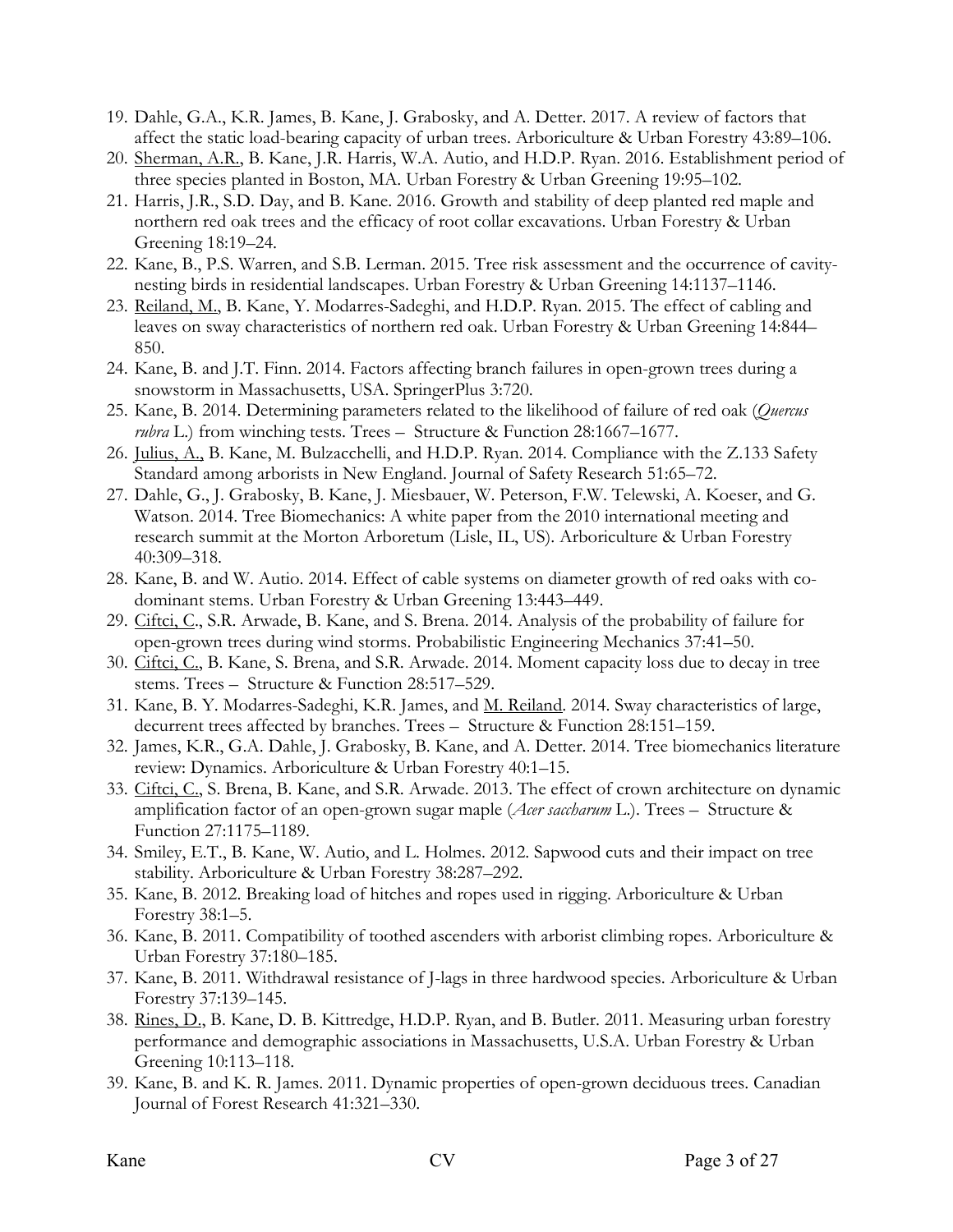- 40. Rines, D., B. Kane, H.D.P. Ryan, and D. B. Kittredge. 2010. Attitudes of tree wardens in Massachusetts. Urban Forestry & Urban Greening 9:295–301.
- 41. Kane, B., M. Freilicher, M. Cloyes, and H.D.P. Ryan. 2010. Impact force and rope tension affect likelihood of cutting one's rope with a handsaw. Arboriculture & Urban Forestry 36:128–131.
- 42. Kane, B., M. Cloyes, M. Freilicher, and H.D.P. Ryan. 2009. Damage Inflicted on Climbing Ropes by Handsaws. Arboriculture & Urban Forestry 35:305–310.
- 43. Arbogast, K. L., B.C.P. Kane, J. Kirwan, and B. Hertel. 2009. Vegetation and outdoor recess time at elementary schools: What are the connections? Journal of Environmental Psychology. 29:450– 456.
- 44. Alvey, A. A., P. E. Wiseman, and B. Kane. 2009. Efficacy of conventional tree stabilization systems and their effect on short-term tree development. Arboriculture & Urban Forestry 35:157– 164.
- 45. Kane, B. and H.D.P. Ryan. 2009. Breaking strength of carabiners used in tree climbing. Arboriculture & Urban Forestry. 35:75–79.
- 46. Kane, B., S. Brena, and W. Autio. 2009. Forces and stresses associated with tree rigging. Arboriculture & Urban Forestry. 35:68–74.
- 47. Kane, B., R.W. Farrell, S. M. Zedaker, J.R. Loferski, and D.W. Smith. 2008. Failure mode and prediction of the strength of branch attachments. Arboriculture & Urban Forestry 34:308–316.
- 48. Harris, J. R., S. D. Day, and B. Kane. 2008. Nitrogen fertilization during planting and establishment of the urban forest: a collection of five studies. Urban Forestry & Urban Greening 7:195–206.
- 49. Pavlis, M., B. Kane, J. R. Seiler, and J. R. Harris. 2008. The effect of pruning on drag and bending moment of shade trees. Arboriculture & Urban Forestry 34:207–215.
- 50. James, K. and B. Kane. 2008. Precision digital instruments to measure dynamic wind loads on trees during storms. Agricultural and Forest Meteorology 148:1055–1061.
- 51. Kane, B., M. Pavlis, J. R. Seiler, J. R. Harris. 2008. Trunk stress and branch reconfiguration of shade trees. Canadian Journal of Forest Research 38:1275–1289.
- 52. Kane, B. and P. Clouston. 2008. Tree pulling tests of large shade trees in the genus *Acer*. Arboriculture & Urban Forestry 34:101–109.
- 53. Kane, B. 2008. Tree failure following a windstorm in Brewster, Massachusetts, USA. Urban Forestry & Urban Greening. 7:15–23.
- 54. Kane, B. 2007. Branch strength of Bradford pear (*Pyrus calleryana var. 'Bradford'*). Arboriculture & Urban Forestry 33:283–291.
- 55. Kane, B. 2007. Friction coefficients for arborist ropes passing over cambium saver rings. Arboriculture & Urban Forestry. 33:31–42.
- 56. Kane, B. and E. T. Smiley. 2006. Drag coefficients and area estimation of red maples. Canadian Journal of Forest Research. 36:1951–1958.
- 57. Gul, A., A. Gezer, and B. Kane. 2006. Multi-criteria analysis for locating new urban forests: An example from Isparta, Turkey. Urban Forestry & Urban Greening. 5:57–71.
- 58. Smiley, E. T. and B. Kane. 2006. The effects of pruning type on wind loading of *Acer rubrum*. Arboriculture & Urban Forestry. 32:33–42.
- 59. Rooney, C. J., H.D.P. Ryan, D. V. Bloniarz, and B.C.P. Kane. 2005. The reliability of a windshield survey to locate hazards in roadside trees. Journal of Arboriculture. 31:88–93.
- 60. Kane, B.C.P. and H.D.P. Ryan. 2004. The accuracy of formulas used to assess strength loss due to decay in trees. Journal of Arboriculture. 30:347–356.
- 61. Mortimer, M. J. and B.C.P. Kane. 2004. Hazard tree law in the United States. Urban Forestry and Urban Greening. 2:159–165.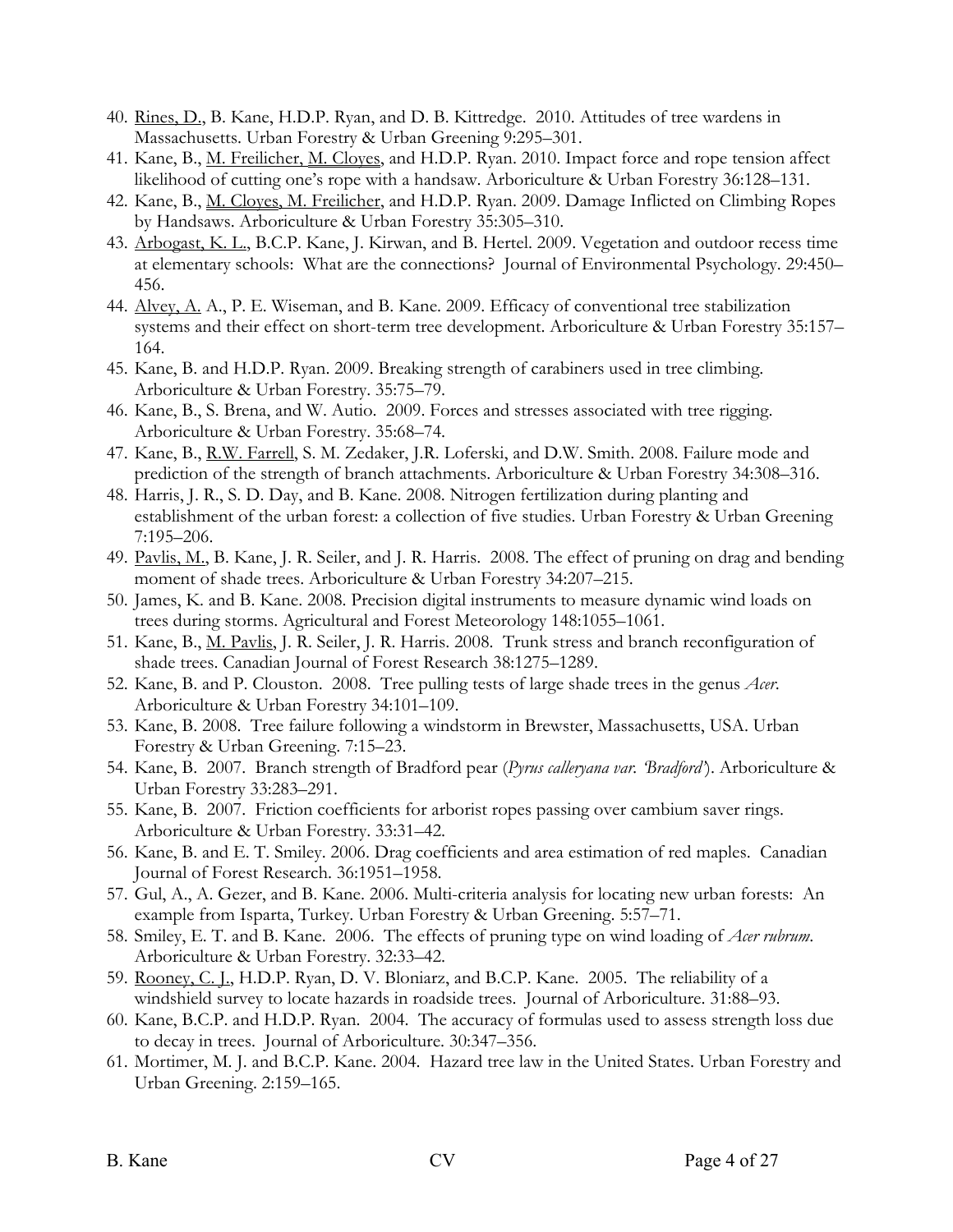- 62. Kane, B.C.P. and H.D.P. Ryan. 2003. Comparing formulas that examine strength loss due to decay in trees: woundwood toughness improvement in red maple (*Acer rubrum*). Journal of Arboriculture. 29:208–215.
- 63. Kane, B.C.P. and H.D.P. Ryan. 2002. Discoloration and decay associated with hardware installation in trees. Journal of Arboriculture. 28:187–193.
- 64. Kane, B.C.P., H.D.P. Ryan, and D. V. Bloniarz. 2001. Comparing formulae for assessing strength loss due to decay in trees. Journal of Arboriculture. 27:78–87.
- 65. Kane, B.C.P. and H.D.P. Ryan. 1998. Locating Trees using a Geographic Information System (GIS) and the Global Positioning System (GPS). Journal of Arboriculture. 24:135–143.

# **Submitted:**

- 1. Burcham, D., W.R. Autio, K. James, Y. Modarres-Sadeghi, and B. Kane. Effect of pruning type and severity on wind-induced tree sways. Submitted to: Urban Forestry & Urban Greening.
- 2. Landry, Koeser, Kane, et al. Irma and tree damage in 3 Florida cities. Submitted to: Urban Forestry & Urban Greening.

# **In preparation:**

- 1. Kane, B., S.R. Arwade, and E. Brigham. The effect of rope type on the magnitude and frequency of loads experienced by a tie-in point. Intended outlet: Urban Forestry & Urban Greening.
- 2. Kane, B. and D.W. MacFarlane. Branch allometry of common street trees in the Northeastern United States. Intended outlet: Urban Forestry & Urban Greening.
- 3. Jackson et al. The characteristics of tree motion: a data synthesis. Intended Outlet
- 4. Kane, B., S.R. Arwade, and E. Brigham. Simulated displacement of TIPs during ascents. Intended outlet: Urban Forestry & Urban Greening.
- 5. Kane, B. Do TIP motion and loads vary with load type and tree mass? Intended outlet: AJB or TSAF.
- 6. Kane, B. TIP motion and loads during arboricultural climbing. Intended outlet: Urban Forestry & Urban Greening.

# **Refereed Book Chapters:**

1. Kane, B. 2017. Pruning. Chapter 27 In: Routledge Handbook of Urban Forestry. Ferrini, F., C. Konijnendijk van den Bosch, and A. Fini (Eds.). Taylor & Francis, NY, NY.

# **Refereed Conference Proceedings:**

- 1. Kane, B. 2017. Arboricultural Biomechanics: How Arboricultural Practice Affects the Likelihood of Tree Failure. In: Urban Forest Sustainability. Ning, Z.H., D.J. Nowak, and G.W. Watson (Eds.). International Society of Arboriculture, Champaign, IL, pp. 264 – 273.
- 2. Kane, B. 2017. Assessing the likelihood of tree failure due to decay. In: Urban Forest Sustainability. Ning, Z.H., D.J. Nowak, and G.W. Watson (Eds.). International Society of Arboriculture, Champaign, IL, pp. 274 – 280.
- 3. Warren, P., Strobach, M., Lerman, S.B., Danford, R.S., Ryan, R., and Kane, B. 2016. Abstract.
- 4. Boal, C., DeStefano, S., and Kane, B. 2017. Urban Raptors: Perspectives and Future Directions. Raptor Research Foundation Annual Conference, Ecology and Management of Birds of Prey in an Urbanizing World. Cape May, NJ.
- 5. Warren, P.S., B. Kane, and C. Nilon. 2009. The socio-ecology of dying trees: cavity nesting birds, hazard trees, and declining urban forest canopies. Urban Wildlife Ecology & Management: An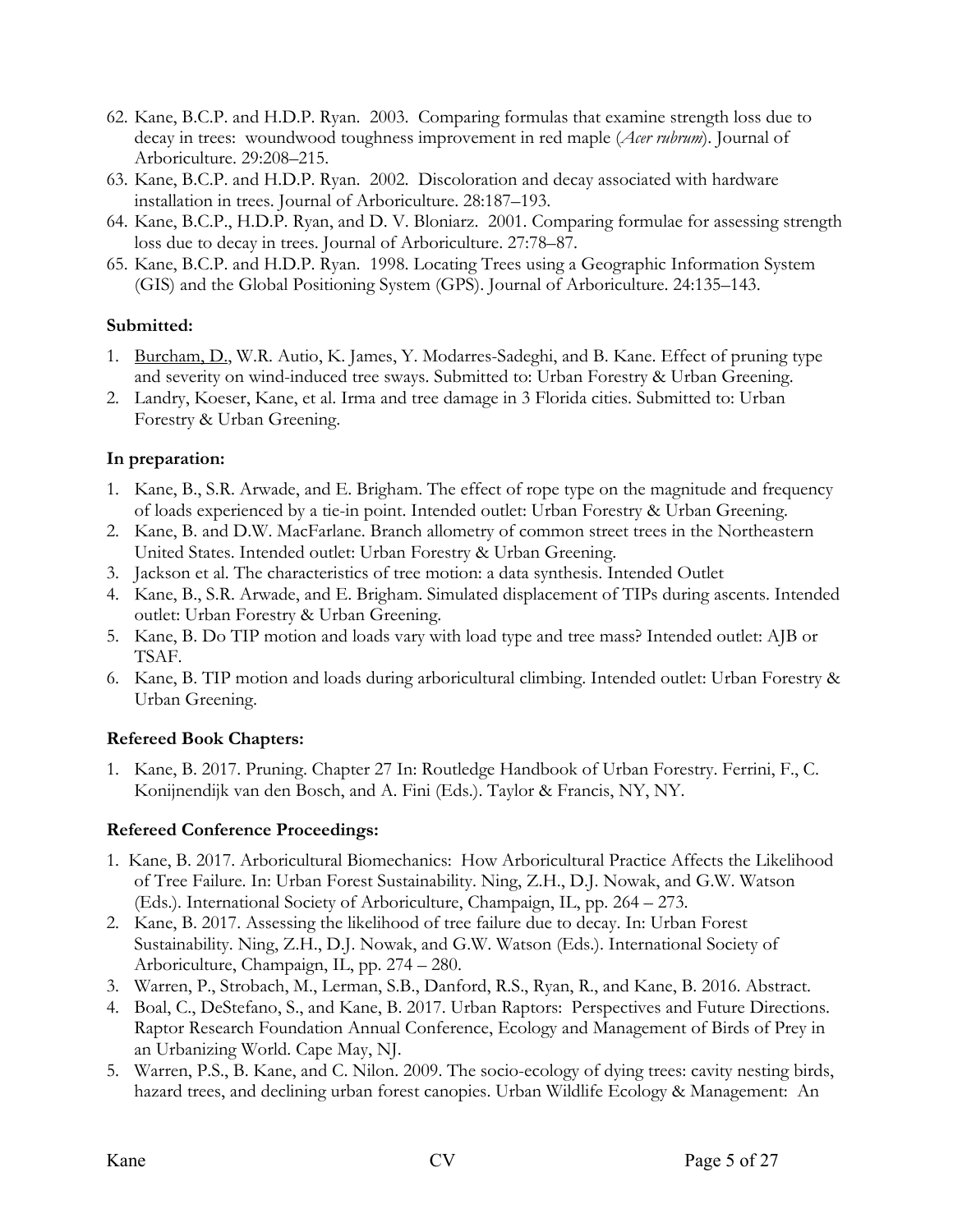International Symposium on Urban Wildlife & the Environment. University of Massachusetts-Amherst, June 2009. Abstract.

- 6. Kane, B. and P. Clouston. Tree pulling of large shade trees in the genus *Acer*. International Society of Arboriculture, Champaign, IL.
- 7. Kane, B., M. Pavlis, J.R. Harris, and J. Seiler. 2007. Crown reconfiguration and stress in shade trees. Abstract in HortScience 42:978.
- 8. Kane, B.C.P. Comparing formulas that assess strength loss due to decay in trees. In: Tree Structure and Mechanics: How Trees Stand Up and Fall Down. Smiley, E.T. and K.D. Coder (Eds.). 2002, International Society of Arboriculture, Champaign, IL.

## **Articles in Peer-Reviewed Trade Journals:**

- 1. Kane, B. 2019. Arboricultural biomechanics: How arboricultural practice affects the likelihood of tree failure. Arborist News 28(3):36–41.
- 2. Koeser, A., S. Guikema, B. Kane, and S. Landry. 2018. Preparing for the next storm: The natural disaster preparation and responses conference. Arborist News 27(3):28-30.
- 3. Kane, B. 2018. Understanding the likelihood of failure of an anchor point during an ascent: Part II. Arborist News 27(2):56–57.
- 4. Kane, B. 2018. Understanding the likelihood of failure of an anchor point during an ascent: Part I. Arborist News 27(1):58–60.
- 5. Kane, B. 2013. The science of safe tree climbing. Arborist News 22(5):52–53.
- 6. Kane, B. and H.D.P. Ryan. 2012. Rigging ropes and hitch strength. TCI 23(3):RS1–RS5.
- 7. Kane, B. 2011. How safe are those ascenders? Arborist News 20(6):20–21.
- 8. Kane, B. 2010. What research is important to you? Arborist News 19:49.
- 9. Kane, B. 2009. Your handsaw is a lethal weapon. Arborist News 18:46.
- 10. Luley, C. J. and B. Kane. 2009. Sap Rot: It Will Let You Down. Arborist News 18:22–27.
- 11. Kane, B. and S. D. Day. 2008. Funding research. Arborist News 17:52–53.
- 12. Kane, B and H.D.P. Ryan. 2008. How strong is that branch attachment? Arborist News 17:50–51.
- 13. Kane, B. 2008. Science and the A300 Standard. Arborist News 17:29.
- 14. Kane, B., and J. R. Harris. 2008. Does pruning reduce the risk of tree failure? Arborist News 17:46–48.
- 15. Kane, B. 2007. Introducing the International Tree Failure Database. Arborist News 16:45.
- 16. Ryan, H.D.P. and B. Kane. 2006. New 2006 Z–133: Climbing Safety. Arborist News 15:48–50.
- 17. Kane, B. 2006. Pre–climb tree hazard assessment. Tree Care Industry 18:24–28.
- 18. Kane, B. 2006. The importance of science in arboriculture. Arborist News 15:22–23.
- 19. Ryan, H.D.P., and B. Kane. 2006. Z.133 Safety Standard, 2006: Personal Protective Equipment and Electrical Safety. Arborist News 15:48–50.
- 20. Damery, D. T. and B.C.P. Kane. 2005. Urban Wood Waste: Maximizing Log Value for the Sawmill Market. Arborist News 14:44–46.
- 21. Kane, B.C.P. and J. P. Kirwan. 2005. Value, Benefits and Costs of Urban Trees. Virginia Cooperative Extension publication #420–181.
- 22. Kirwan, J. P. and B.C.P. Kane. 2005. Urban Forestry Issues. Virginia Cooperative Extension publication #420–180.
- 23. Kane, B.C.P. and H.D.P. Ryan. 2004. The accuracy of formulas used to assess strength loss due to decay in trees. Arborist News 13:55.
- 24. Kane, B.C.P. and H.D.P. Ryan. 2003. How well do we assess tree risk due to decay? Arborist News 12:49–52.
- 25. Kane, B.C.P. and H.D.P. Ryan. 2002. Tree roots and hazard tree evaluation. Tree Care Industry 13:41–43.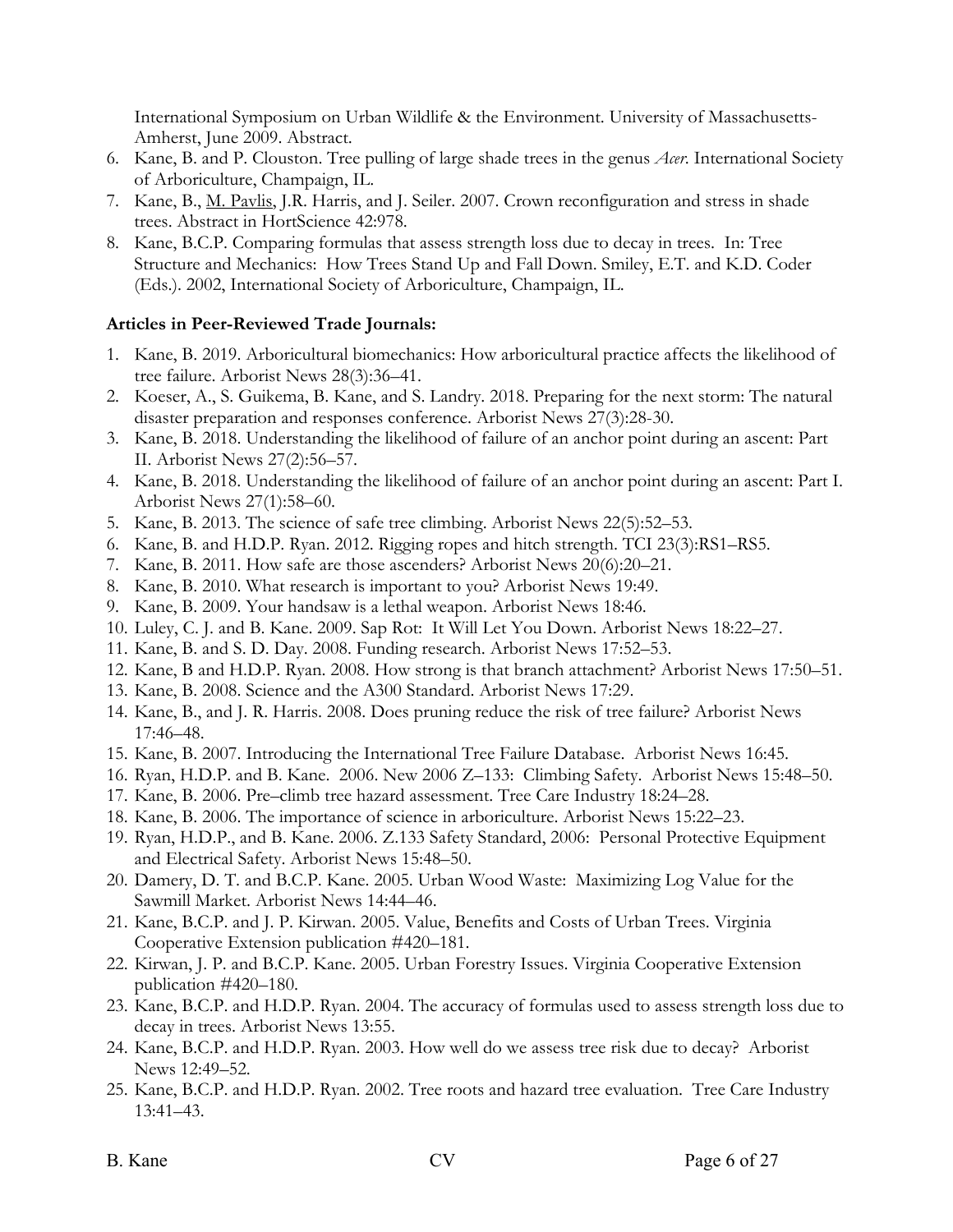- 26. Kane, B.C.P., H.D.P. Ryan, and D. V. Bloniarz. 2002. Prioritizing Risk Trees in a Community. Tree Care Industry 12:45–50.
- 27. Ryan, H.D.P. and B.C.P. Kane. 2001. Z133.1 Safety Standards: Changes and the impact on the profession. Arborist News 10:9–14.
- 28. Ryan, H.D.P. and B.C.P. Kane. 2001. Z133.1 Safety Standards: Changes and the impact on the profession Part 2. Arborist News 10:9–14.

#### **Peer-Reviewed Instructional Materials:**

- 1. Kane, B.C.P., H.D.P. Ryan, and D. V. Bloniarz. Tree Risk Assessment. Chapter of Massachusetts Certified Arborist Exam Study Guide 2nd Ed. 2011.
- 2. Ryan, H.D.P. and B.C.P. Kane. Z–133 Safety Standard. Chapter of Massachusetts Certified Arborist Exam Study Guide 2nd Ed. 2011.
- 3. Kane, B.C.P., H.D.P. Ryan, and D. V. Bloniarz. Tree Risk Assessment. Chapter of Massachusetts Certified Arborist Exam Study Guide 2006.
- 4. Ryan, H.D.P. and B.C.P. Kane. Z–133 Safety Standard. Chapter of Massachusetts Certified Arborist Exam Study Guide 2006.

#### **Other papers:**

- 1. Kane, B. 2019. Rigging and the likelihood of failure, TCI Magazine 30(11):32-36.
- 2. Kane, B. 2018. Is that tie–in point safe? TREE Fund Research Report 1(2):3–6.
- 3. Kane, B. P. Warren, and S. Lerman. 2016. Risk trees and cavity–nesting birds. Arborist News 25(2):24–26.
- 4. Kane, B. 2016. Cabling affects trees. TCI XXVII(2):30–31.
- 5. Kane, B. 2015. Eureka! New England ISA Fall Newsletter 4.
- 6. Kane, B. 2013. Response to Letter re: "Pruning to reduce the risk of tree failure". TCI 24(6):64.
- 7. Kane, B. 2013. Pruning to reduce the risk of tree failure. TCI 24(5):42–44.
- 8. Ryan, H.D.P. and B. Kane. 2012. Trees, storms, and utility systems. TCI 23(12):22–25.
- 9. Reiland, M. and B. Kane. 2011. Applied research for climbing and rigging: Single rope technique. TCI XXII 9:42–45.
- 10. Kane, B. 2010. How do you get into that tree? HortNotes 21:1–2.
- 11. Ryan, H.D.P. and B. Kane. 2010. After the storms. HortNotes 21:3.
- 12. Kane, B. 2010. How strong are those J–lags you're using? HortNotes 21:1–2.
- 13. Luley, C.J. and B. Kane. 2010. Sap Rot: It Will Let You Down. Michigan Arborist Assoc. newsletter.
- 14. Kane, B. and H.D.P. Ryan. 2009. How big a piece can I take? HortNotes 20:1.
- 15. Kane, B. and H.D.P. Ryan. 2009. Your handsaw is a lethal weapon. HortNotes 20:1–3.
- 16. Ryan, H.D.P. and B. Kane. 2009. After the ice. HortNotes 20:1–2.
- 17. Luley, C.J. and B. Kane. 2009. Sap Rot: It Will Let You Down. The Bark 1:6–9.
- 18. Kane, B. and H.D.P. Ryan. 2008. How strong is that branch attachment? HortNotes 19:1–4.
- 19. Kane, B. 2008. Does pruning reduce the risk of tree failure? Citizen Forester 1:8.
- 20. Ryan, H.D.P., B. Kane, and D.V. Bloniarz. 2008. What is your tree worth? HortNotes 19:1–2.
- 21. Kane, B. 2008. Does pruning reduce the risk of tree failure? HortNotes 19:1–3.
- 22. Kane, B. 2007. Trees and Wind. HortNotes 18:3–4.
- 23. Ryan, H.D.P. and B. Kane. 2007. Struck–by tree care accidents. HortNotes 18:3–4.
- 24. Kane, B., H.D.P. Ryan, and R. Herfurth. 2007. Tree–Grip Dead–end Failures. HortNotes 18:1.
- 25. Ryan, H.D.P., B. Kane, and R. Herfurth. 2007. Cable Thimbles NEC–ISA Quarterly.
- 26. Ryan, H.D.P. and B. Kane. 2007. Climber's Pre–climbing Inspection. HortNotes 18:1–2.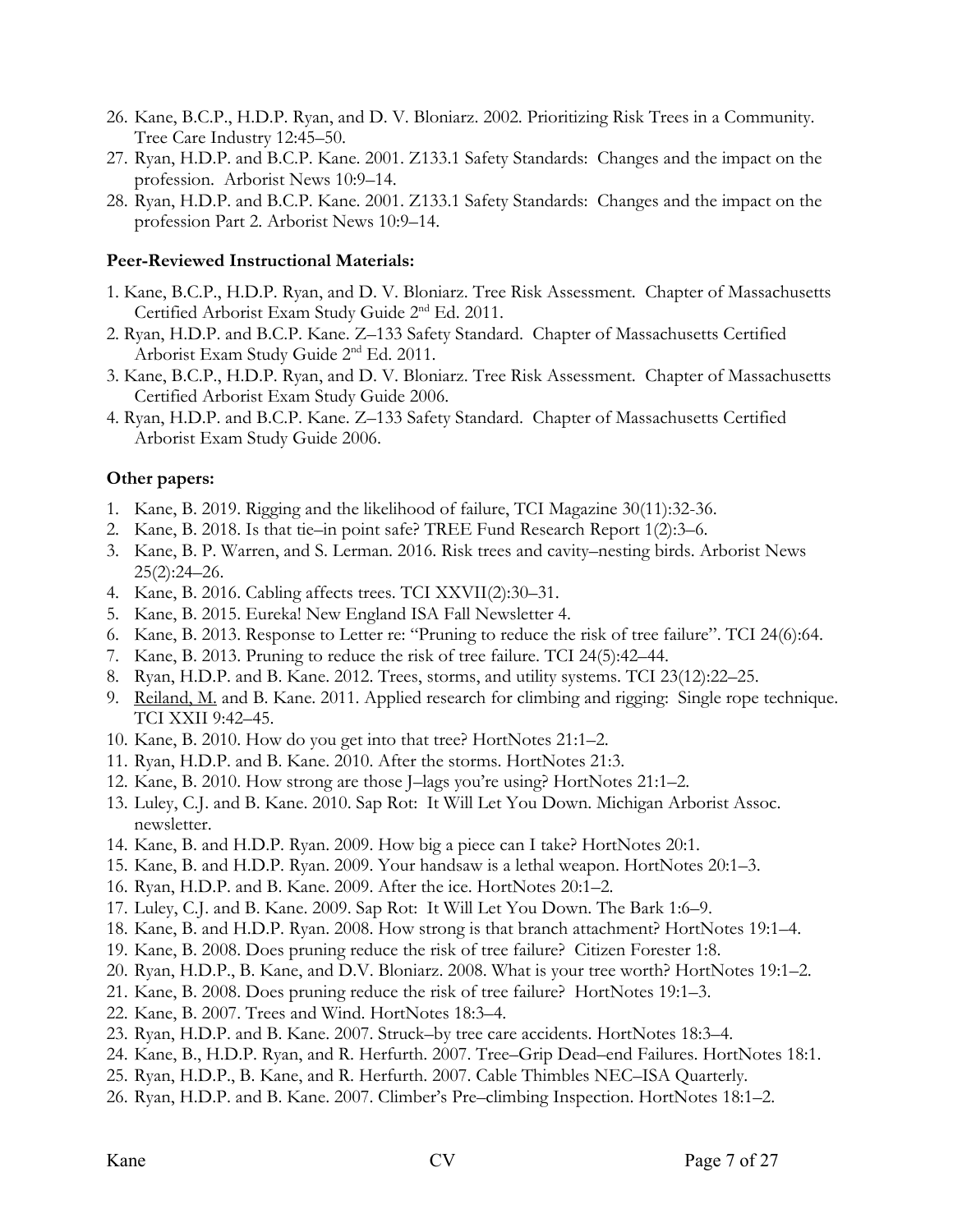- 27. Ryan, H.D.P. and B. Kane. 2006. New 2006 Z–133: Electrical Safety. HortNotes 18:1.
- 28. Ryan, H.D.P. and B. Kane. 2006. Z–133 Safety Standard, 2006: Safety Standards for Chain Saw Use, Climbing, Pruning, Rigging, and Removal. HortNotes 17:1–3.
- 29. Kane, B. 2006. Who's Responsible Here? HortNotes 17:1.
- 30. Kane, B. and H.D.P. Ryan. 2006. How Pruning Affects Wind Loading of Shade Trees. HortNotes 17:1.
- 31. Ryan, H.D.P., B. Kane, and D.V. Bloniarz. 2006. DBH vs. Caliper?? NEC–ISA Quarterly 1:7–8.
- 32. Kane, B.C.P. and H.D.P Ryan. 2005. How well do we assess tree risk due to decay? Part 2. HortNotes 16:1.
- 33. Kane, B.C.P. and H.D.P Ryan. 2005. How well do we assess tree risk due to decay? NEC–ISA Quarterly 2:8.
- 34. Rooney, C.J., H.D.P. Ryan, D.V. Bloniarz, and B.C.P. Kane. 2005. The reliability of a windshield survey to locate hazards in roadside trees. Trees on Maine Street 8:1–4.
- 35. Ryan, H.D.P. and B. Kane. 2005. Time for Spring Tree Inspections. HortNotes 16:1.
- 36. H.D.P. Ryan, B. Kane, and D.V. Bloniarz. 2005. DBH vs. Caliper?? HortNotes 16:1.
- 37. Ryan, H.D.P. and B. Kane. 2004. The Reason for Proper Pruning Cuts. HortNotes 15:3–4.
- 38. Kane, B.C.P. and H.D.P Ryan. 2004. How well do we assess tree risk due to decay? Part 1. HortNotes 15:1.
- 39. Kane, B.C.P. and H.D.P Ryan. How well do we assess tree risk due to decay? WoodNotes Quarterly. http://treelink.org/woodnotes/index.html

## **Invited Presentations:**

- 1. Forces at an Anchor During Climbing and Rigging. Connecticut Tree Protection Association webinar (Zoom). August 2020 [25 attendees].
- 2. Decay and the Likelihood of Tree Failure. Davey Tree Experts Technical Services meeting (Zoom). July 2020 [16 attendees].
- 3. Likelihood of Failure of an Anchor Point. Davey Tree Experts International Safety Trainers meeting (Zoom). May 2020 [12 attendees].
- 4. Safe rigging techniques. (4 hour workshop including field demonstration) Berkshire Botanical Garden's Arborist Day, Monterey, MA October 2019 [30 attendees]
- 5. Structural Defects and Likelihood of Tree Failure. Massachusetts Tree Wardens & Foresters Association Qualified Tree Warden training. Sturbridge, MA September 2019 [50 attendees].
- 6. Understanding Likelihood of Tree Failure. Massachusetts Tree Wardens & Foresters Association Qualified Tree Warden training. Sturbridge, MA September 2019 [50 attendees].
- 7. Arboricultural Safety (8 hour workshop in collaboration with North American Training Solutions). EverSource Energy. UMass/Eversource Utility Arboretum, Amherst, MA July 2019 [60 attendees].
- 8. Arboricultural Safety (8 hour workshop in collaboration with North American Training Solutions). EverSource Energy. UMass/Eversource Utility Arboretum, Amherst, MA August 2019 [50 attendees].
- 9. Why Do Trees Fail and What Can You Do About It? (1.5 hrs.) EverSource Energy. Berlin, CT June 2019 [60 attendees].
- 10. Rigging Workshop (4.5 hours). Lewis Tree & Shelter Tree. North Attleboro, MA May 2019 [40 attendees].
- 11. Why Trees Break in Wind. Florida ISA workshop: Trees & Storms—Lessons Learned, Tallahassee, FL May 2019 [80 attendees].
- 12. Reducing Future Damage—Pruning Mature Trees. Florida ISA workshop: Trees & Storms— Lessons Learned, Tallahassee, FL May 2019 [80 attendees].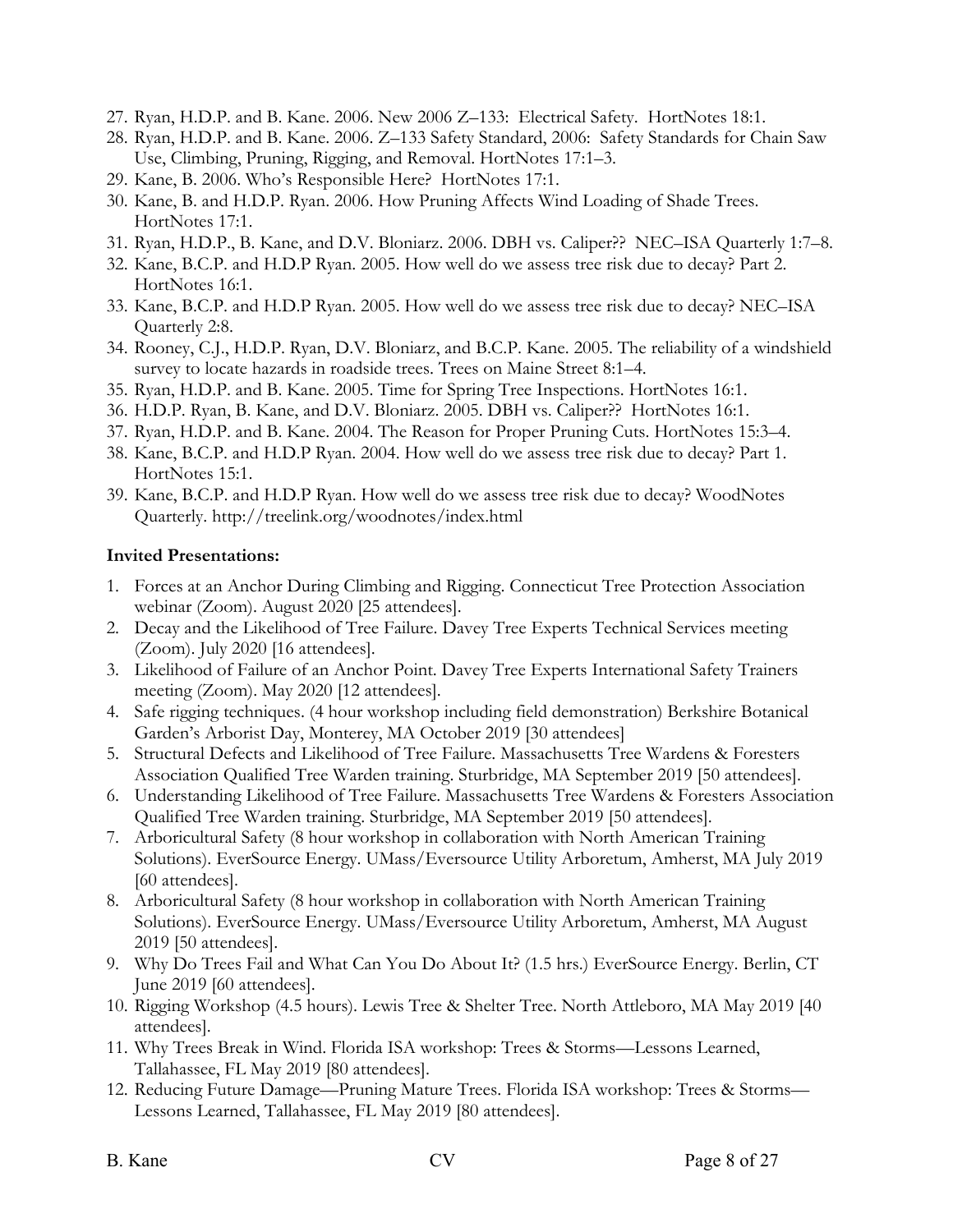- 13. To Remove or Restore—Dealing With Damaged Trees Following the Storm. Florida ISA workshop: Trees & Storms—Lessons Learned, Tallahassee, FL May 2019 [80 attendees].
- 14. Why Trees Break in Wind. Florida ISA workshop: Trees & Storms—Lessons Learned, Orlando, FL May 2019 [150 attendees].
- 15. Reducing Future Damage—Pruning Mature Trees. Florida ISA workshop: Trees & Storms— Lessons Learned, Orlando, FL May 2019 [150 attendees].
- 16. To Remove or Restore—Dealing With Damaged Trees Following the Storm. Florida ISA workshop: Trees & Storms—Lessons Learned, Orlando, FL May 2019 [150 attendees].
- 17. OK, It's Dead, Now What? Safe Removal of Dead Trees. CTPA Ash & Oak Workshop, Connecticut Ag Experiment Station, New Haven, CT March 2019 [150 attendees].
- 18. Managing Tree Risk and Wildlife Habitat. Minnesota Shade Tree Short Course, Minneapolis, MN March 2019 [1,300 attendees].
- 19. Cabling and Likelihood of Tree Failure. PennDel ISA Shade Tree Symposium, Lancaster, PA February 2019 [150 attendees].
- 20. Arboricultural Biomechanics. Keynote Address, PennDel ISA Shade Tree Symposium, Lancaster, PA February 2019 [400 attendees].
- 21. Tree Risk Management (3 hrs.). UMass Extension Green School. Milford, MA December 2018 [25 attendees].
- 22. Co-leader of Eversource/UMass Utility Arboretum tour (4 hrs.). Stockbridge School of Agriculture's Centennial. October 2018 [70 attendees].
- 23. Safe Rigging Techniques to Reduce the Likelihood of Failure (3 hour workshop). Czech Arborist Association Annual Meeting. Brno, Czech Republic September 2018 [limited to 30 attendees].
- 24. Does Pruning Affect Sway Frequency and Damping Ratio? Czech Arborist Association Annual Meeting. Brno, Czech Republic September 2018 [220 attendees].
- 25. Does Pruning Affect Drag and Bending Moment? Czech Arborist Association Annual Meeting. Brno, Czech Republic September 2018 [220 attendees].
- 26. Arboricultural Biomechanics. TREE Fund Noontime Webinar (1 hr. online, plus 3 hrs. writing responses to questions). August 2018 [356 attendees].
- 27. Workshop on Tree Worker Safety (6 hrs.). Bartlett Tree Expert Co. Amherst, MA August 2018 [25 attendees—New England Regional Safety Officers and Division VP].
- 28. Workshop on Tree Worker Safety and the Likelihood of Failure (6 hrs.). Bartlett Tree Expert Co. Charlotte, NC May 2018 [25 international attendees, including the VPs for Regulatory Compliance and Safety and Training].
- 29. Assessing Structural Defects in Trees (3 hrs.). Mass Qualified Tree Warden training. Sturbridge, MA April 2018 [50 attendees].
- 30. Choosing A Safe Tie-in Point (TIP). Mass. Arborists Association Safety Saves seminar (2 hrs.). Mass. Horticultural Society, Wellesley, MA, March 2018. [65 attendees]
- 31. Safe Pruning Practices to Reduce Risk and Enhance Wildlife II. UMass Community Tree Conference. UMass – Amherst, March 2018. [P.S. Warren presenter]
- 32. Safe Pruning Practices to Reduce Risk and Enhance Wildlife I. UMass Community Tree Conference. UMass – Amherst, March 2018. [R. Harper presenter]
- 33. Arboricultural Practice to Reduce the Likelihood of Tree Failure. Florida Urban Forestry Council—Urban Forestry Institute: Natural Disaster Preparation and Response Conference. University of Florida Gulf Coast Research & Education Center, Tampa, FL, February 2018 [100 attendees].
- 34. What Causes Tree Failure? Florida Urban Forestry Council—Urban Forestry Institute: Natural Disaster Preparation and Response Conference. University of Florida Gulf Coast Research & Education Center, Tampa, FL, February 2018 [100 attendees].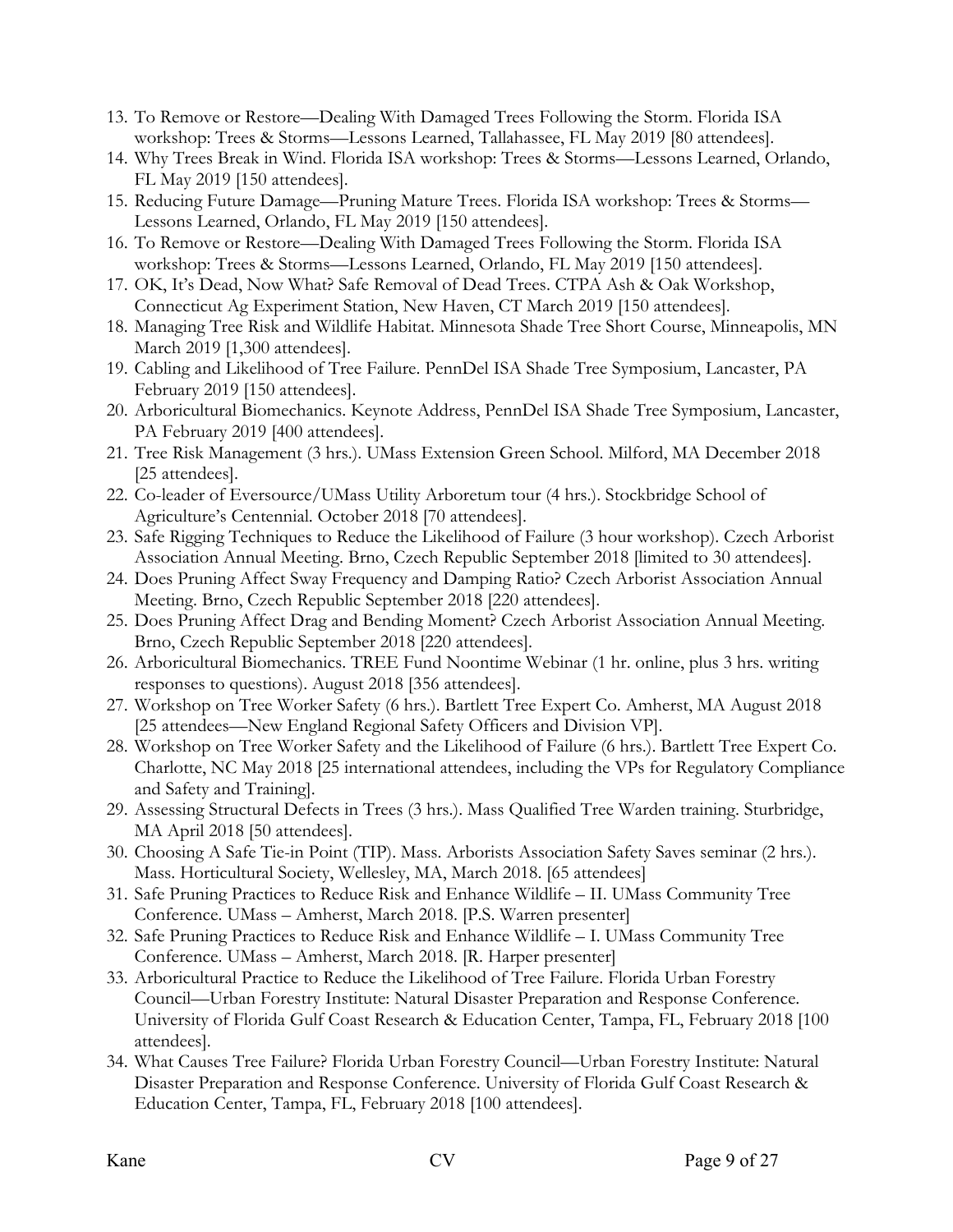- 35. How Does Arboricultural Practice Affect the Likelihood of Tree Failure? Mass. Tree Wardens and Foresters Assoc. Annual Conference, Sturbridge, MA, January 2018 [350 attendees].
- 36. Arboricultural Biomechanics—How Does Arboricultural Practice Affect the Likelihood of Tree Failure (Part I: Biomechanics) (1.5 hrs.). International Arboriculture Summit, IASHK, Hong Kong November 2017 [200 attendees].
- 37. Arboricultural Biomechanics—How Does Arboricultural Practice Affect the Likelihood of Tree Failure (Part II: Cabling). International Arboriculture Summit, IASHK, Hong Kong November 2017 [200 attendees].
- 38. Arboricultural Biomechanics—How Does Arboricultural Practice Affect the Likelihood of Tree Failure (Part III: Pruning). International Arboriculture Summit, IASHK, Hong Kong November 2017 [200 attendees].
- 39. Tree Value, Tree Risk. Springfield Technical Community College workshop (4 hrs.), July 2017 [7 attendees].
- 40. Forces and Stresses Generated During Rigging. Advanced Biomechanics Workshop, Italian Horticulture Society, Pistoia, Italy June 2017 [70 attendees].
- 41. The Effect of Cabling on Growth and Sways of Trees. Advanced Biomechanics Workshop, Italian Horticulture Society, Pistoia, Italy June 2017 [70 attendees].
- 42. Defects and Likelihood of Tree Failure. Advanced Biomechanics Workshop, Italian Horticulture Society, Pistoia, Italy June 2017 [70 attendees].
- 43. Pruning Trees with Wildlife in Mind. Western Mass. Tree Wardens Meeting, Northampton, MA March 2017 [25 attendees].
- 44. Arboricultural Biomechanics (1.5 hrs.). CTPA Annual Meeting. Plantville, CT January 2017 [500 attendees].
- 45. Tree Risk Management (3 hrs.). UMass Extension Green School. Milford, MA December 2016 [40 attendees].
- 46. What Does Pulling Apart Red Oaks Tell Us About Tree Failure? American Society of Consulting Arborists Annual Meeting. Boston, MA December 2016 [250 attendees].
- 47. Assessing Structural Defects in Trees (3 hrs.). MTWFA training. Acton, MA November 2016 [40 attendees].
- 48. Arboricultural Biomechanics (7 hr. workshop). Spokane Conservation District Tree School. Spokane, WA June 2016 [40 attendees].
- 49. Arboricultural Biomechanics. Plenary session at the International Symposium on Urban Forestry & Sustainability. Chinese Academy of Sciences, Shenyang, China May 2016 [75 attendees].
- 50. Arboricultural Biomechanics (1.5 hrs.). KPB Dutch Chapter ISA Theme Day. Arnhem, Netherlands April 2016 [100 attendees].
- 51. Arboricultural Biomechanics (3 hr. workshop). Wisconsin Arborists Association Annual Meeting. Green Bay, WI February 2016 [220 attendees].
- 52. Arboricultural Biomechanics. ProGreen Expo. Denver, CO February 2016 [300 attendees].
- 53. Arboricultural Biomechanics: Tree Risk Assessment. ProGreen Expo. Denver, CO February 2016 [300 attendees].
- 54. Arboricultural Biomechanics. California Tree Failure Report Meeting. Woodside, CA January 2016 [200 attendees].
- 55. Arboricultural Biomechanics: Tree Risk Assessment. California Tree Failure Report Meeting. Woodside, CA January 2016 [200 attendees].
- 56. Arboricultural Biomechanics: Rigging. Kansas Arborists Association 61<sup>st</sup> Annual Conference. Topeka, KS January 2016 [250 attendees].
- 57. Arboricultural Biomechanics: Cabling. Kansas Arborists Association 61<sup>st</sup> Annual Conference. Topeka, KS January 2016 [250 attendees].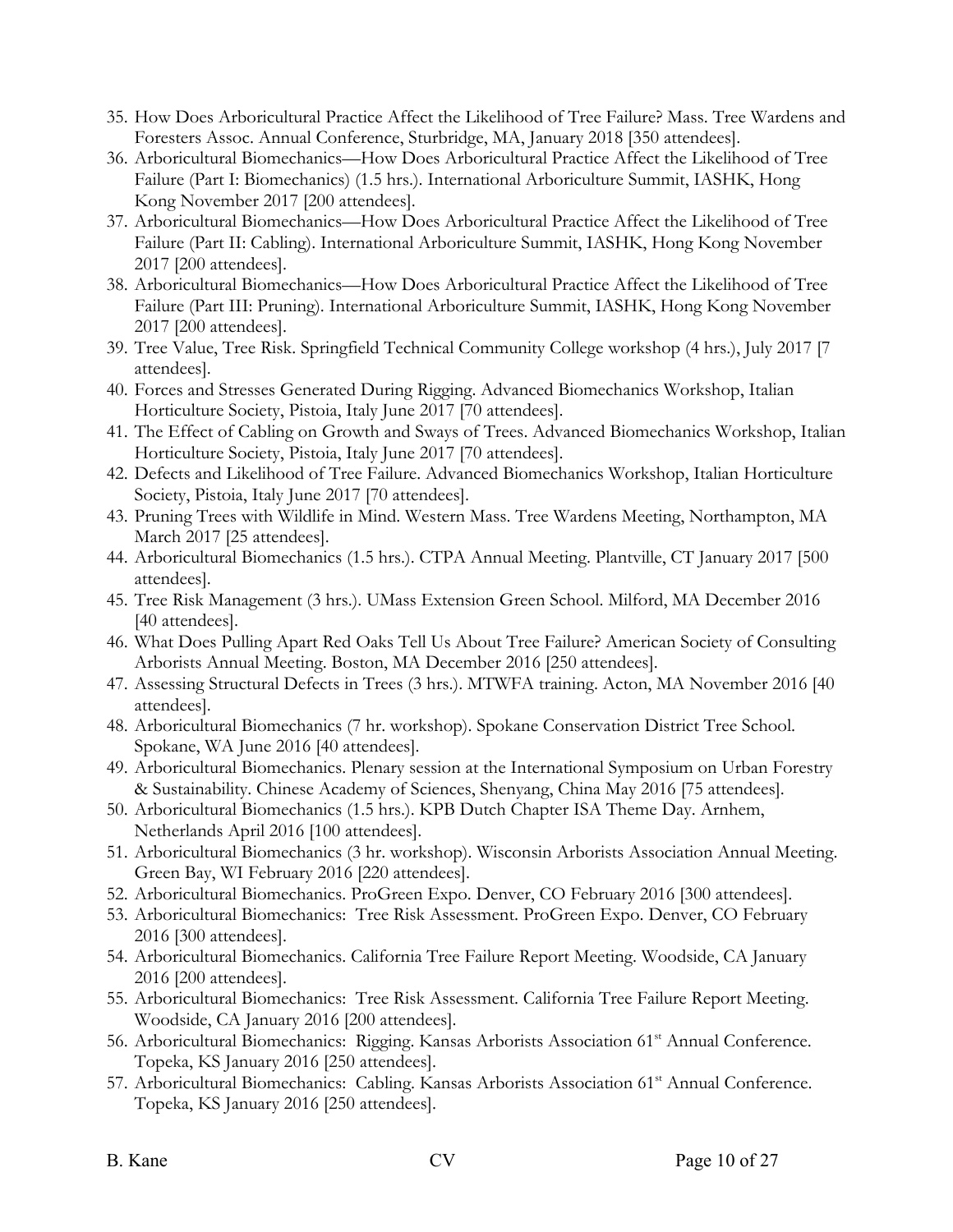- 58. Arboricultural Biomechanics: Pruning. Kansas Arborists Association 61<sup>st</sup> Annual Conference. Topeka, KS January 2016 [200 attendees].
- 59. Arboricultural Biomechanics: Tree Risk Assessment. Kansas Arborists Association 61st Annual Conference. Topeka, KS January 2016 [200 attendees].
- 60. Trees and Wind. 7th Annual International Arboriculture Summit. Hong Kong, November 2014 [100 attendees].
- 61. Trees and Wind. PNW-ISA Annual Training Conference. Vancouver, WA, October 2014 [200 attendees].
- 62. Safe Climbing Practice. PNW-ISA Annual Training Conference. Vancouver, WA, October 2014 [100 attendees].
- 63. Tree Biomechanics. International Society of Arboriculture Annual Conference. Milwaukee, WI, August 2014 [100 attendees].
- 64. Trees and Wind. Keynote Presentation at the inaugural OK Arborists conference. Stillwater, OK, June 2014 [15 attendees].
- 65. Safe Rigging Practice. OK Arborists conference. Stillwater, OK, June 2014 [15 attendees].
- 66. Breaking Large, Open-grown Trees. UConn graduate seminar, Storrs, CT, March 2014 [20 attendees].
- 67. Trees and Wind. Keynote Presentation, Minnesota Shade Tree Short Course, Minneapolis, MN, March 2014 [950 attendees].
- 68. Safe Rigging Practices (2 hrs.). Think Trees NM, Albuquerque, NM, January 2014 [325 attendees].
- 69. Safe Climbing Practices (3 hrs.). Think Trees NM, Albuquerque, NM, January 2014 [30 attendees].
- 70. The Biomechanics of Tree Risk Assessment (2 hrs.). Idaho Nursery and Landscape Association, Boise, ID, January 2014 [100 attendees].
- 71. Single Rope Technique Summit. TCI Expo, Charlotte, NC, November 2013 [50 attendees].
- 72. Safe Rigging Practices. New England ISA Annual Conference, Warwick, RI, November 2013 [100 attendees].
- 73. Tree Risk Assessment Best Management Practices (half day). Urban Forest Strike Team Training (USDA FS) Springfield, MA, September 2013 [30 attendees].
- 74. Julius, A., B. Kane, M. Bulzachelli, and H.D.P. Ryan. 2013. Promoting a positive safety culture. ISA Annual Conference, Toronto, ON August 2013 [100 attendees].
- 75. Tree Biomechanics Workshop (full day). Centre for Urban Greening and Ecology Special Seminar, Singapore, July 2013 [50 attendees].
- 76. Pruning and Tree Risk Assessment. UMass Community Tree Conference, Amherst, MA March 2013 [300 attendees].
- 77. Pruning and Tree Risk Assessment. Iowa Shade Tree Short Course, Ames, IA, February 2013 [500 attendees].
- 78. Pruning and Tree Risk Assessment. Rochester Arborist Workshop, Rochester, MN, February 2013 [300 attendees].
- 79. Understanding Forces and Stresses in Rigging. Rochester Arborist Workshop, Rochester, MN, February 2013 [300 attendees].
- 80. Tree Biomechanics. CTPA Annual Meeting, Plantsville, CT, January 2013 [850 attendees].
- 81. Pruning and Tree Risk Assessment. TCI Expo, Baltimore, MD November 2012 [200 attendees].
- 82. Tree Pruning. MA Tree Stewards Training, Petersham, MA, October 2012 [25 attendees].
- 83. Tree Biomechanics Workshop (full day). Centre for Urban Greening and Ecology Special Seminar, Singapore, March 2012 [80 attendees].
- 84. Tree Biomechanics Workshop (full day). Melbourne, Australia, March 2012 [75 attendees].
- 85. Tree Biomechanics. Centre for Urban Greening and Ecology 5<sup>th</sup> Annual Regional Arboriculture Seminar, Singapore, August 2011 [60 attendees].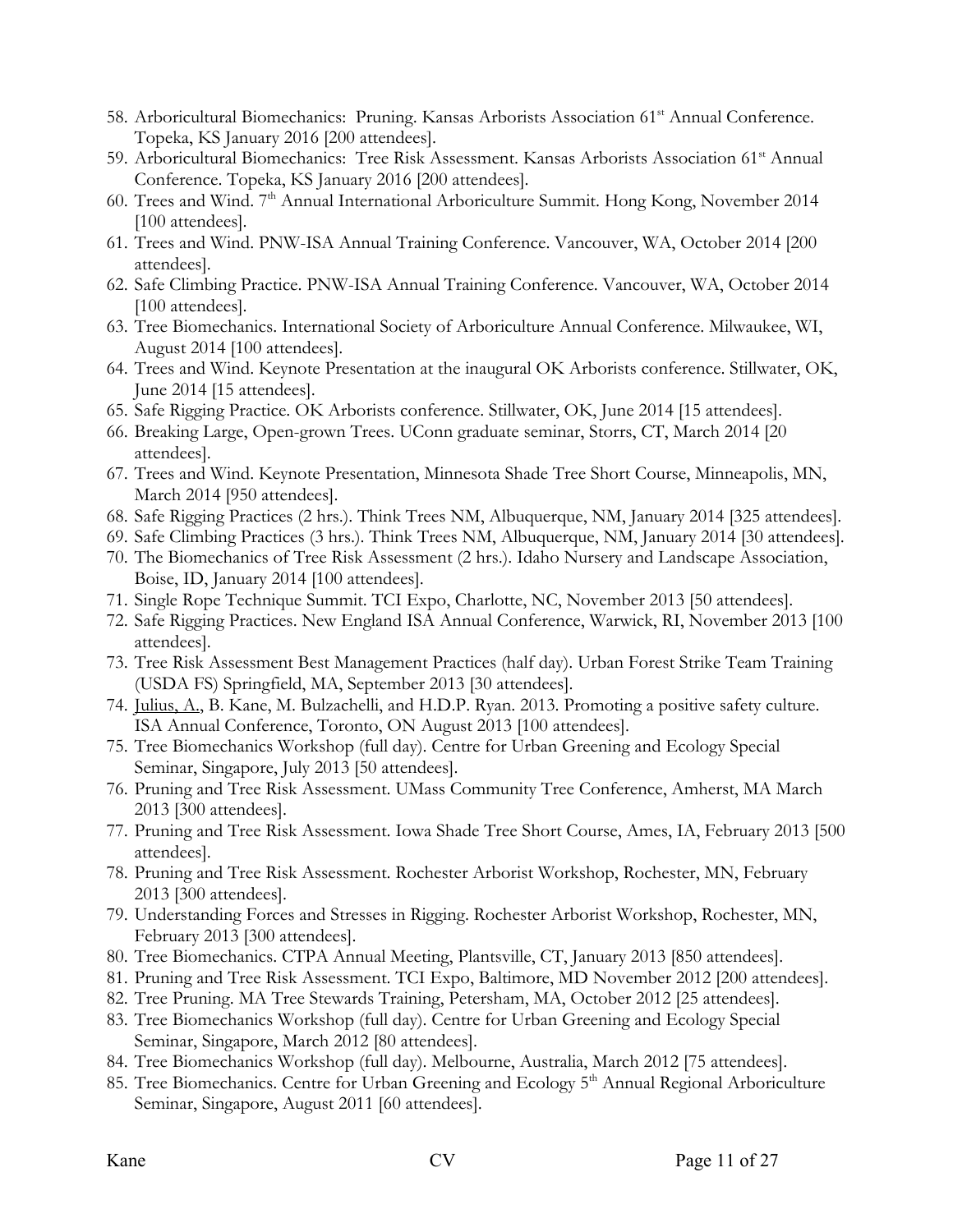- 86. Tree Risk Assessment. Keynote Address: Penn-Del ISA Annual Shade Tree Symposium, Lancaster, PA, January 2011 [700 attendees].
- 87. Current trends and the future of arboricultural research. Keynote Address: Indiana Arborists Association Annual Meeting, Indianapolis, IN, January 2011 [200 attendees].
- 88. Tree Biomechanics Workshop (full day). Hong Kong November 2010 [85 attendees].
- 89. Tree Pruning. MA Tree Stewards Training, Petersham, MA, November 2010 [45 attendees].
- 90. Pruning and Wind Load. MAA Safety Saves program, Wellesley, MA October 2010 [75 attendees].
- 91. Tree Biomechanics. Kent, OH August 2010 [25 attendees].
- 92. Tree Pruning. MNLA, Charlton, MA, July 2010 [30 attendees].
- 93. Rochester Arborist Workshop, Rochester, MN, July 2010 [125 attendees].
- 94. Tree Pruning. MA Tree Stewards Training, Petersham, MA, October 2009 [25 attendees].
- 95. Forces in Rigging. MAA Dinner Meeting, Framingham, MA, October 2009 [75 attendees].
- 96. Decay in Trees. Tour des Trees dinner presentation, Springfield, MA, July 2009 [65 attendees].
- 97. The Arborist's Role in Ecosystem Management. MAA Dinner Meeting, Framingham, MA, April 2009 [75 attendees].
- 98. The Arborist's Role in Ecosystem Management. Tower Hill Botanic Garden, West Boylston, MA, November 2008 [60 attendees].
- 99. Tree Pruning. MA Tree Stewards Training, Petersham, MA, October 2008 [20 attendees].
- 100. The International Tree Failure Database. New England ISA annual meeting, Portland, ME, October 2008 [150 attendees].
- 101. Urban Natural Resources Institute Webcast June 2007 [30 attendees].
- 102. International Tree Failure Database training. University of Massachusetts, December 2007 [25 attendees].
- 103. Tree Pruning. MA Tree Stewards Training, Petersham, MA, November 2007 [37 attendees].
- 104. Arboriculture and Urban Forestry at University of Massachusetts. Purdue University Department of Forestry and Natural Resources Undergraduate Seminar, September 2007 [30 attendees]
- 105. The International Tree Failure Database. Urban Natural Resources Institute Webcast June 2007 [30 attendees].
- 106. Dynamic Motion of Shade Trees. Western Hazard Tree Workshop, Midway, UT, June 2007 [40 attendees].
- 107. Tree Risk Assessment and the International Tree Failure Database. Connecticut Natural Resource Conference, Storrs, CT, March 2007 [270 attendees].
- 108. Tree Pruning. Ecological Landscaping Association, Springfield, MA, March 2007 [20 attendees].
- 109. Using the Resistograph to detect decay. Garden State Tree Conference, New Brunswick, NJ, March 2007 [50 attendees].
- 110. Tree Risk Assessment. UMass Community Tree Conference, Amherst, MA February 2007 [150 attendees].
- 111. Tree Pruning. Western MA Arborists Meeting, Stockbridge, MA November 2006 [30 attendees].
- 112. Tree Pruning. MA Tree Stewards Training, Petersham, MA, November 2006 [30 attendees].
- 113. Safe Tree Climbing Practices. MNLA Summer conference, Amherst, MA, July 2006 [50 attendees].
- 114. Tree Risk Assessment. CT Tree Protective Association workshop, April 2006 [125 attendees].
- 115. Static vs. Dynamic Cabling Systems. MAA dinner meeting, Framingham, MA April 2006 [70 attendees].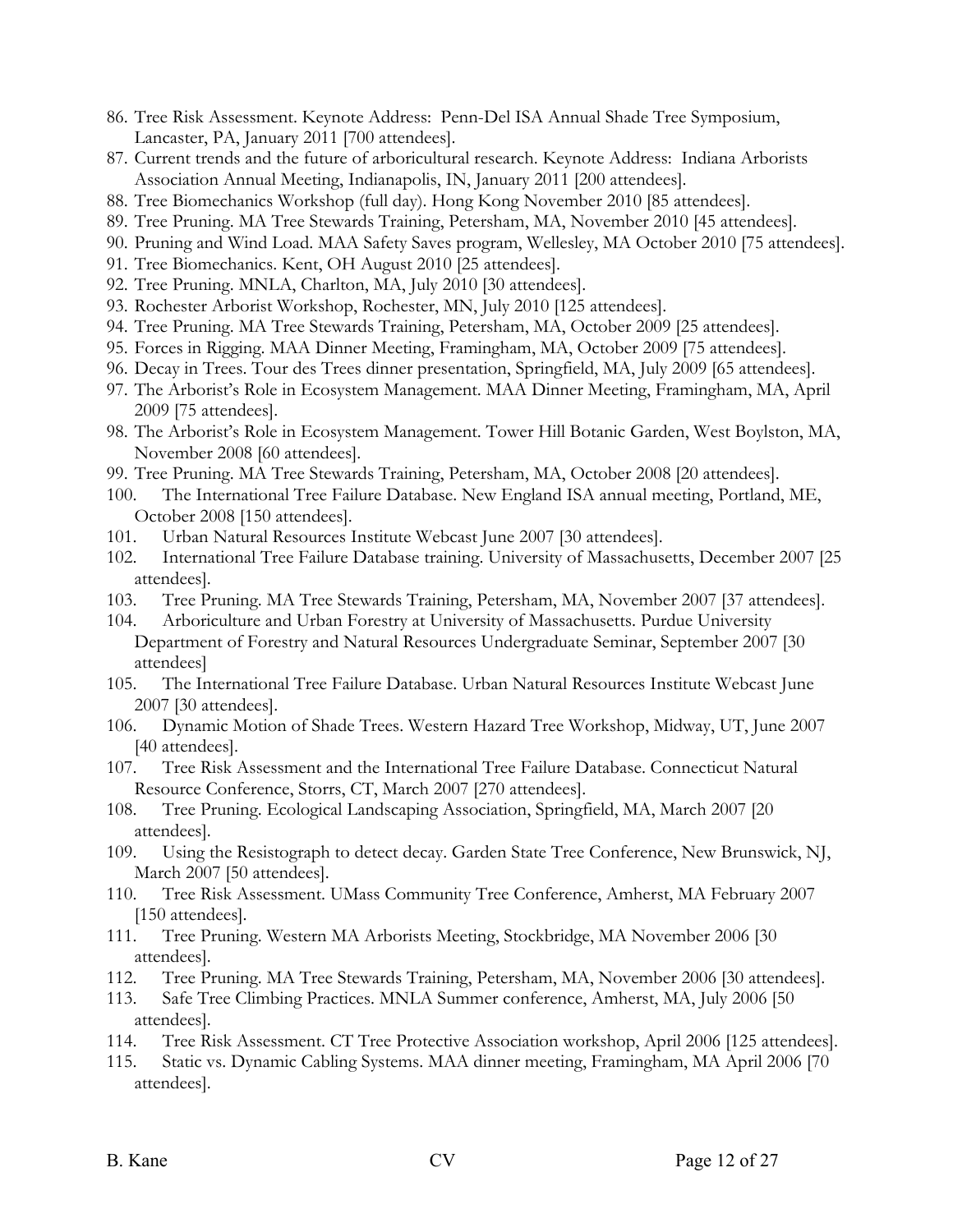- 116. Tree Physiology. MA Tree Stewards Training, Petersham, MA, November 2005 [30 attendees].
- 117. Tree Risk Assessment. MA Tree Stewards Training, Petersham, MA, November 2005 [30 attendees].
- 118. Pre-Climb Tree Risk Assessment. UMass Extension workshop, Amherst, MA, November 2005 [40 attendees].
- 119. Safe Tree Climbing Practices. MAA Safety Saves program, Wellesley, MA November 2005 [40 attendees].
- 120. Pre-Climb Tree Risk Assessment. TCI Expo, Columbus, OH November 2005 [500 attendees].
- 121. Tree Risk Assessment. UMass Physical Plant and Housing Supervisors training April 2005 [15 attendees].
- 122. Safe Tree Climbing Practices. New England Grows conference February 2005 [13,000 attendees over 3 days].
- 123. Safe Tree Climbing Practices. Connecting 4 Success conference (HS Vocational Teachers conference, Fitchburg, MA) June 2005 [20 attendees].
- 124. Tree Risk Assessment. MAA dinner meeting, Framingham, MA March 2005 [60 attendees].
- 125. Tree Risk Assessment. MATWFA annual meeting, Sturbridge, MA January 2005 [120 attendees].
- 126. Tree Risk Assessment. UMass Community Tree Conference, Amherst, MA March 2005 [120 attendees].
- 127. Assessing Tree Risk from the Climber's Perspective. New England Chapter ISA Annual Meeting, Manchester, NH October 2004 [150 attendees].
- 128. Managing Small Woodlots on the Urban Interface. Virginia Tech & VADOF. Critz, VA, July 2004 [55 attendees].
- 129. Assessing Tree Risk. Pennsylvania Community Forestry Conference. State College, PA, March 2003 [100 attendees].
- 130. Benefits and Values of Urban Trees. Trees & Trails Conference, Appalachian RC&D Council. Kingsport, TN March 2003 [40 attendees].
- 131. Tree Risk Assessment. Turf and Landscape Conference, Virginia Turfgrass Council. Richmond, VA January 2003 [10 attendees].
- 132. Tree Risk Assessment. Tree Care Symposium, Lewis-Ginter Botanical Garden. Richmond, VA, February 2003 [150 attendees].
- 133. Assessing Hazard Defects in Trees. Mid-Atlantic Chapter ISA Annual Meeting. Virginia Beach, VA, October 2002 [200 attendees].

# **Papers presented at professional meetings:**

- 1. Kane, B. 2019. The effect of simulated trunk splits, pruning, and cabling on sways of Quercus rubra L. Open-grown and Urban Trees Conference. University of Freiburg, Germany.
- 2. MacFarlane, D.W. and B. Kane. 2017. Tree architecture and wind resistance: influence from neighboring trees, or lack thereof. 8<sup>th</sup> IUFRO International Conference on Wind and Trees. Boulder, CO July 2017.
- 3. MacFarlane, D.W. and B. Kane. 2016. Allometric scaling of urban- versus forest-grown trees: responses to shading and wind resistance. Northeastern Mensurationists Organization Meeting. Concord, MA November 2016.
- 4. Kane, B., P.S. Warren, and S.B. Lerman. 2015. Tree risk assessment and the occurrence of cavitynesting birds in residential landscapes. Western MA Tree Wardens dinner meeting. Northampton, MA March 2017.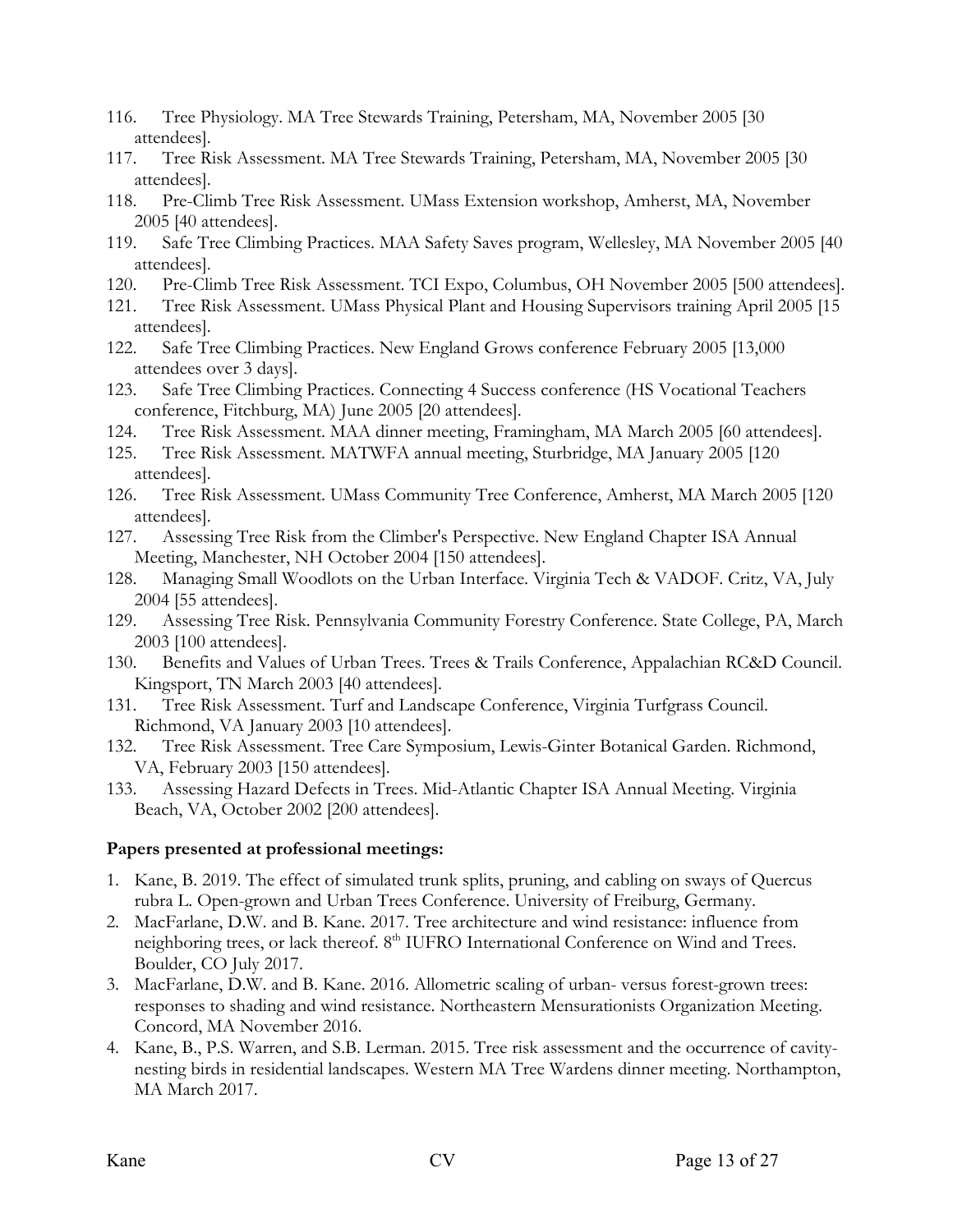- 5. Determining parameters related to the likelihood of failure of red oak (*Quercus rubra* L.) from winching tests. International Symposium on Urban Forestry & Sustainability. Chinese Academy of Sciences, Shenyang, China May 2016 [75 attendees].
- 6. Kane, B. 2014. Determining parameters related to the likelihood of failure of red oak (*Quercus rubra* L.) from winching tests. International Symposium on Urban Forestry & Sustainability. Chinese Academy of Sciences, Shenyang, China May 2016 [75 attendees].
- 7. Kane, B. and W. Autio. 2014. Installing cables did not affect diameter growth of codominant stems in red oaks. 7th Annual International Arboriculture Summit. Hong Kong November 2014 [100 attendees].
- 8. Reiland, M., B. Kane, Y. Modarres-Sadeghi, and D. Ryan. 2014. Effect of leaves and static support cables on the dynamic properties of northern red oak with codominant trunks. 7th Annual International Arboriculture Summit. Hong Kong November 2014 [100 attendees].
- 9. Kane, B. 2014. Determining parameters related to the likelihood of failure of red oak (*Quercus rubra* L.) from winching tests. Arnold Arboretum Research Seminar, Roslindale, MA October 2014 [25 attendees].
- 10. Kane, B. and W. Autio. 2014. Installing cables did not affect diameter growth of codominant stems in red oaks. European Arboriculture Congress, Torino, Italy May 2014 [300 attendees].
- 11. Reiland, M., B. Kane, Y. Modarres-Sadeghi, and D. Ryan. 2014. Effect of leaves and static support cables on the dynamic properties of northern red oak with codominant trunks. European Arboriculture Congress, Torino, Italy May 2014 [300 attendees].
- 12. Kane B., B. Seyed-Aghazadeh, M. Reiland, and Y. Modarres-Sadeghi. Pruning did not affect sway response of large sugar maples. European Arboriculture Congress, Torino, Italy May 2014 [300 attendees].
- 13. Ciftci, C., S. Brena, B. Kane, and S.R. Arwade. 2014. A probabilistic approach to tree risk assessment. European Arboriculture Congress, Torino, Italy May 2014 [300 attendees].
- 14. Reiland, M., B. Kane, Y. Modarres-Sadeghi, and D. Ryan. 2013. Dynamics of red oaks with cables. Idaho Nursery Landscape Association, Boise, ID January 2014 [100 attendees].
- 15. Ciftci, C., S. Brena, B. Kane, and S.R. Arwade. 2013. The effect of crown architecture on dynamic amplification factor of an open-grown sugar maple (*Acer saccharum* L.). Annual Conference, Uncasville, CT December 2013 [310 attendees]
- 16. Ciftci, C., B. Kane, S. Brena, and S.R. Arwade. Moment capacity loss due to decay in tree stems. ASCA Annual Conference, Uncasville, CT December 2013 [310 attendees]
- 17. Reiland, M., B. Kane, Y. Modarres-Sadeghi, and D.Ryan. 2013. Dynamics of red oaks with cables. MAA Dinner Meeting, Framingham, MA October 2013 [160 attendees].
- 18. Reiland, M., B. Kane, Y. Modarres-Sadeghi, and D.Ryan. 2013. Dynamics of red oaks with cables. ISA Annual Conference, Toronto, ON August 2013 [500 attendees].
- 19. Sherman, A.R., B. Kane, W.A. Autio, and J.R. Harris. 2012. Newly planted street tree growth and establishment in the urban environment. ISA Annual Conference, Portland, OR August 2012 [200 attendees].
- 20. Julius, A., B. Kane, M. Bulzachelli, and H.D.P. Ryan. 2012. Risking Life and Limb. ISA Annual Conference, Portland, OR August 2012 [300 attendees].
- 21. Cifti, C., S. Brena, B. Kane, and S.R. Arwade. 2012. Effects of crown architecture on dynamic behavior of trees. ISA Annual Conference, Portland, OR August 2012 [150 attendees].
- 22. Kane, B. Effect of pruning on wind loading of shade trees. Centre for Urban Greening and Ecology 5<sup>th</sup> Annual Regional Arboriculture Seminar, Singapore, August 2011 [100 attendees].
- 23. Kane, B. Compatibility of toothed ascenders with arborist climbing ropes. Centre for Urban Greening and Ecology 5<sup>th</sup> Annual Regional Arboriculture Seminar, Singapore, August 2011 [100 attendees].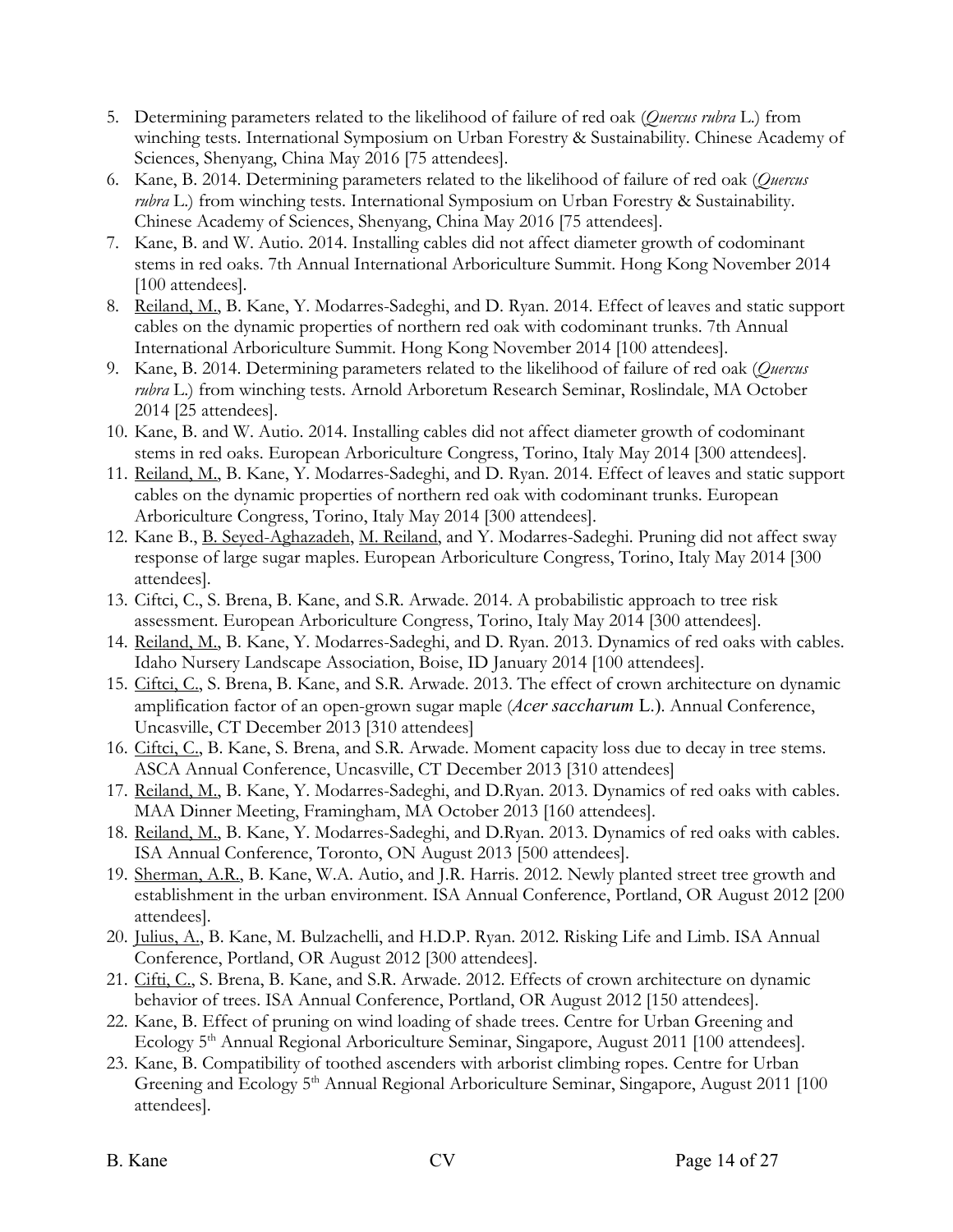- 24. Kane, B. Breaking strength of knotted rigging ropes. Centre for Urban Greening and Ecology 5<sup>th</sup> Annual Regional Arboriculture Seminar, Singapore, August 2011 [100 attendees].
- 25. Kane, B., S. Brena, and W. A. Autio. Predicting rigging forces and tree stresses during tree removal. Centre for Urban Greening and Ecology 5<sup>th</sup> Annual Regional Arboriculture Seminar, Singapore, August 2011 [100 attendees].
- 26. Kane, B., S. Brena, and W. A. Autio. Predicting rigging forces and tree stresses during tree removal. ISA Annual Conference, Sydney, Australia, July 2011 [75 attendees].
- 27. Kane, B. Compatibility of toothed ascenders with arborist climbing ropes. ISA Annual Conference, Sydney, Australia, July 2011 [75 attendees].
- 28. Kane, B. Breaking strength of knotted rigging ropes. ISA Annual Conference, Sydney, Australia, July 2011 [75 attendees].
- 29. Kane, B. Compatibility of toothed ascenders with arborist climbing ropes. Penn-Del ISA Annual Shade Tree Symposium, Lancaster, PA, January 2011 [120 attendees].
- 30. Kane, B. Breaking strength of knotted rigging ropes. Penn-Del ISA Annual Shade Tree Symposium, Lancaster, PA, January 2011 [120 attendees].
- 31. Kane, B., S. Brena, and W. A. Autio. Predicting rigging forces and tree stresses during tree removal. Penn-Del ISA Annual Shade Tree Symposium, Lancaster, PA, January 2011 [120 attendees].
- 32. Kane, B. Compatibility of toothed ascenders with arborist climbing ropes. Indiana Arborists Association Annual Meeting, Indianapolis, IN, January 2011 [25 attendees].
- 33. Kane, B. Breaking strength of knotted rigging ropes. Indiana Arborists Association Annual Meeting, Indianapolis, IN, January 2011 [25 attendees].
- 34. Kane, B., S. Brena, and W. A. Autio. Predicting rigging forces and tree stresses during tree removal. Indiana Arborists Association Annual Meeting, Indianapolis, IN, January 2011 [25 attendees].
- 35. Kane, B. Effect of pruning on wind loading of shade trees. Indiana Arborists Association Annual Meeting, Indianapolis, IN, January 2011 [25 attendees].
- 36. Kane, B., S. Brena, and W. A. Autio. Predicting rigging forces and tree stresses during tree removal. TCI Expo, Pittsburg, PA, November 2010 [200 attendees].
- 37. Kane, B. Compatibility of toothed ascenders with arborist climbing ropes. TCI Expo, Pittsburg, PA, November 2010 [200 attendees].
- 38. Kane, B. Breaking strength of knotted rigging ropes. TCI Expo, Pittsburg, PA, November 2010 [200 attendees].
- 39. Cloyes, M. and B. Kane. 2010. Damage inflicted on climbing ropes by handsaws & Rigging Knots & Ascenders. NYSAA Workshop, Ithaca, NY, September 2010 [75 attendees].
- 40. Cloyes, M., B. Kane, and M. Freilicher. 2010. Damage inflicted on climbing ropes by handsaws. ISA Annual Conference, Chicago, IL, July 2010 [50 attendees].
- 41. Cloyes, M., B. Kane, and M. Freilicher. 2010. Damage inflicted on climbing ropes by handsaws. National Conference on Undergraduate Research, Univ. of Montana, Missoula, MA, April 2010 [50 attendees].
- 42. Kane, B., M. Pavlis, J. R. Harris, and J. Seiler. Crown reconfiguration and trunk stress in deciduous trees. Fluid-Structure Interactions Workshop, Dept. of Mechanical and Industrial Engineering, Amherst, MA, April 2010 [poster].
- 43. Cloyes, M., B. Kane, and M. Freilicher. 2010. Damage inflicted on climbing ropes by handsaws. 16<sup>th</sup> Annual Massachusetts Statewide Undergraduate Research Conference, Amherst, MA, April 2010 [10 attendees].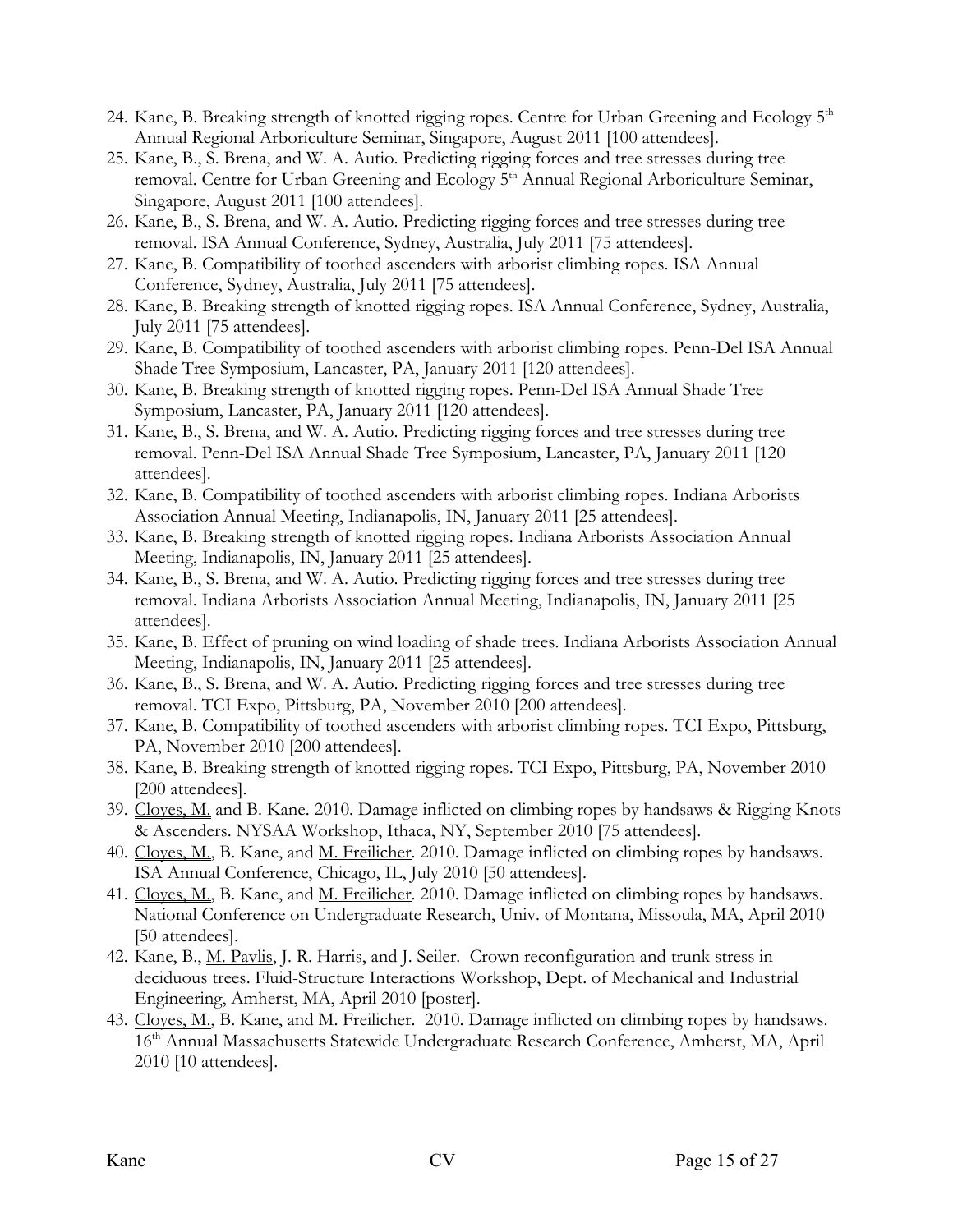- 44. Cloyes, M., B. Kane, M. Freilicher, and D. Bloniarz. 2010. Damage inflicted on climbing ropes by handsaws. ISA UMass Undergraduate Life Sciences Research Symposium, Amherst, MA, March 2010 [poster].
- 45. Cloyes, M., B. Kane, M. Freilicher, and D. Bloniarz. 2009. Withdrawal resistance of lags installed in trees after 4 years. ISA Annual Conference, Providence, RI, July 2009 [poster].
- 46. Warren, P.S., B. Kane, and C. Nilon. 2009. The socio-ecology of dying trees: cavity nesting birds, hazard trees, and declining urban forest canopies. Urban Wildlife Ecology & Management: An International Symposium on Urban Wildlife & the Environment. University of Massachusetts-Amherst, June 2009.
- 47. Cloyes, M., B. Kane, M. Freilicher, and D. Bloniarz. 2009. Withdrawal resistance of lags installed in trees after 4 years. Massachusetts Statewide Undergraduate Research Conference, Amherst, MA, May 2009 [poster].
- 48. Kane, B., M. Pavlis, J. R. Harris, and J. Seiler. Crown reconfiguration and trunk stress in deciduous trees. Dept. of Natural Resources Conservation graduate seminar, Amherst, MA, April 2009 [20 attendees].
- 49. Kane. B. and P. Clouston. Tree pulling of large shade trees in the genus *Acer*. International Tree Risk Summit, Charlotte, NC, February 2009 [150 attendees].
- 50. Pavlis, M., B. Kane, J. R. Harris, and J. Seiler. The effect of pruning on drag-induced bending moment of shade trees. PNW-ISA annual meeting, Portland, OR, February 2009 [75 attendees].
- 51. Kane. B. and P. Clouston. Tree pulling of large shade trees in the genus *Acer*. PNW-ISA annual meeting, Portland, OR, February 2009 [75 attendees].
- 52. Kane. B. and P. Clouston. Tree pulling of large shade trees in the genus *Acer*. Mid-Atlantic Horticulture Short Course, Virginia Beach, VA, January 2009 [60 attendees].
- 53. Pavlis, M., B. Kane, J. R. Harris, and J. Seiler. The effect of pruning on drag-induced bending moment of shade trees. Mid-Atlantic Horticulture Short Course, Virginia Beach, VA, January 2009 [60 attendees].
- 54. Kane, B., S. Brena, and W. A. Autio. Predicting rigging forces and tree stresses during tree removal. Mid-Atlantic Horticulture Short Course, Virginia Beach, VA, January 2009 [60 attendees].
- 55. Kane, B. and H.D.P. Ryan. Assessing strength loss formulae. American Society of Consulting Arborists Annual Meeting, Tucson, AZ, December 2008 [400 attendees].
- 56. Kane, B., and H.D.P. Ryan. Strength Loss in Carabiners Used in Tree Climbing. ANSI Z.133 Safety Committee meeting Providence, RI, October 2008 [30 attendees].
- 57. Gladdys, M., B. Kane, D. V. Bloniarz, and H.D.P. Ryan. Breaking strength of used carabiners. ISA Annual Conference, St. Louis, MO, July 2008 [poster].
- 58. Kane, B. and H.D.P. Ryan. Assessing strength loss formulae. Texas ISA Conference College Station, TX, September 2008 [200 attendees].
- 59. Kane. B. and P. Clouston. Tree pulling of large shade trees in the genus *Acer*. Texas ISA Conference College Station, TX, September 2008 [70 attendees].
- 60. Pavlis, M., B. Kane, J. R. Harris, and J. Seiler. The effect of pruning on drag-induced bending moment of shade trees. Texas ISA Conference College Station, TX, September 2008 [70 attendees].
- 61. Kane, B., S. Brena, and W. A. Autio. Predicting rigging forces and tree stresses during tree removal. Texas ISA Conference College Station, TX, September 2008 [70 attendees].
- 62. Kane. B. and P. Clouston. Tree pulling of large shade trees in the genus *Acer*. European Arboricultural Congress Turin, Italy, June 2008 [200 attendees].
- 63. Kane, B., S. Brena, and W. A. Autio. Predicting rigging forces and tree stresses during tree removal. European Arboricultural Congress Turin, Italy, June 2008 [200 attendees].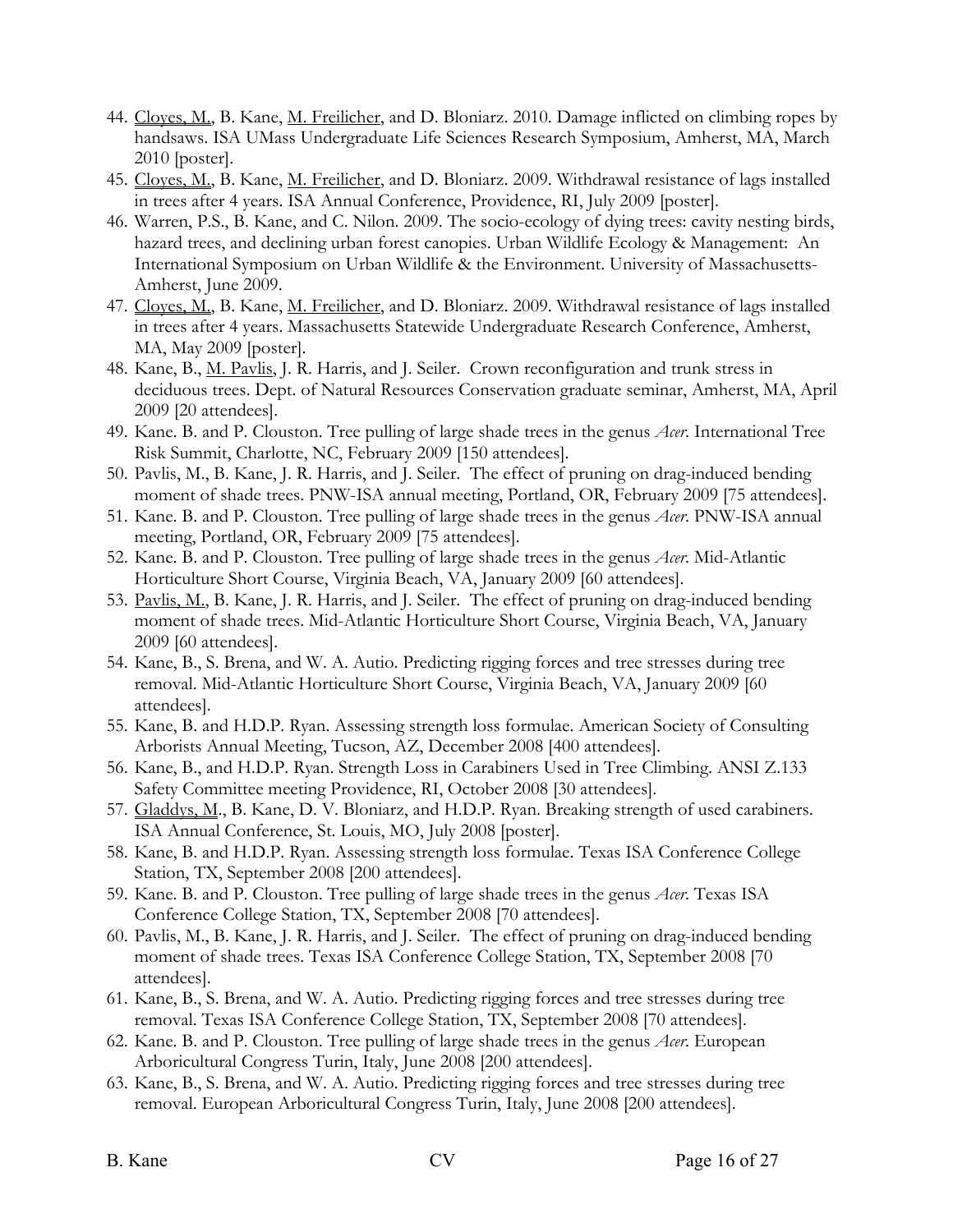- 64. Kane, B. and H.D.P. Ryan. Assessing strength loss formulae. ISA Asia-Pacific Conference Brisbane, Australia, May 2008 [250 attendees].
- 65. Kane, B., S. Brena, and W. A. Autio. Predicting rigging forces and tree stresses during tree removal. ISA Asia-Pacific Conference Brisbane, Australia, May 2008 [25 attendees].
- 66. Kane. B. and P. Clouston. Tree pulling of large shade trees in the genus *Acer*. ISA Asia-Pacific Conference in Brisbane, Australia, May 2008 [250 attendees].
- 67. Kane. B. and P. Clouston. Tree pulling of large shade trees in the genus *Acer*. Purdue University Department of Forestry and Natural Resources Graduate Seminar September 2007 [40 attendees].
- 68. Smiley, E. T. and B.C.P. Kane. Effects of pruning on wind resistance of shade trees. Indiana and Michigan County Extension Offices video conference, West Lafayette, IN, September 2007 [200 attendees].
- 69. Kane, B., S. Brena, and W. A. Autio. Predicting rigging forces and tree stresses during tree removal. TCI Expo Hartford, CT, November 2007 [600 attendees].
- 70. Pavlis, M., B. Kane, J. R. Harris, and J. Seiler. The effect of pruning on drag-induced bending moment of shade trees. NEC-ISA annual meeting North Conway, NH, October 2007 [200 attendees].
- 71. Pavlis, M., B. Kane, J.R. Harris, and J. Seiler. The effect of pruning on drag-induced bending moment of shade trees. Pro-Green Conference Denver, CO, January 2008 [300 attendees].
- 72. Kane, B. and H.D.P. Ryan. Assessing strength loss formulae. Garden State Tree Conference, Rutgers University, March 2008 [150 attendees].
- 73. Kane, B.C.P., M. Pavlis, J. Seiler, J. R. Harris. Trunk stress and crown reconfiguration of shade trees. American Society for Horticultural Science Annual Meeting, Phoenix, AZ, July 2007 [poster].
- 74. Harris, J. R., S. D. Day, and B.C.P. Kane. Fertilizing urban trees, a compendium of five studies. American Society for Horticultural Science Annual Meeting, Phoenix, AZ, July 2007 [poster].
- 75. Kane, B.C.P. Comparing formulas that examine strength loss due to decay in trees. Western Hazard Tree Workshop, Midway, UT, June 2007 [40 attendees].
- 76. Kane, B.C.P. Friction coefficients for arborist ropes passing over cambium saver rings. California Tree Failure Report Meeting, Half Moon Bay, CA, January 2007 [200 attendees].
- 77. Kane, B.C.P. Effects of pruning on wind resistance of shade trees. California Tree Failure Report Meeting, Half Moon Bay, CA, January 2007 [200 attendees].
- 78. Warren, P. S., B. Kane, and S. Lerman. Contribution of urban-suburban tree care practices to reduced habitat for cavity nesting birds. Ecological Society of America Conference, San Jose, CA, August 2007 [poster].
- 79. Pavlis, M., B. Kane, J.R. Seiler, and J.R. Harris. Pruning effects on wind loading of shade trees. ISA Annual Conference, Minneapolis, MN, August 2006 [poster].
- 80. Kane, B.C.P. and H.D.P. Ryan. Comparing formulas that examine strength loss due to decay in trees. Kentucky Arborist Association, Lexington, KY, February 2006 [200 attendees].
- 81. Kane, B.C.P. Effects of pruning on wind resistance of shade trees. Kentucky Arborist Association, Lexington, KY, February 2006 [200 attendees].
- 82. Pavlis, M., B. Kane, J.R. Seiler, and J.R. Harris. Effects of pruning on wind resistance of shade trees. ISA Annual Conference, Nashville, TN, August 2005 [poster].
- 83. Smiley, E.T. and B.C.P. Kane. Effects of pruning on wind resistance of shade trees. Connecticut Tree Protective Association annual meeting, July 2005 [300 attendees]
- 84. Kane, B.C.P. and H.D.P. Ryan. Comparing formulas that examine strength loss due to decay in trees. ISA Annual meeting Nashville, TN August 2005 [500 attendees].
- 85. Kane, B.C.P. and H.D.P. Ryan. Comparing formulas that examine strength loss due to decay in trees. PNW-ISA Annual Meeting Vancouver, BC, November 2004 [150 attendees].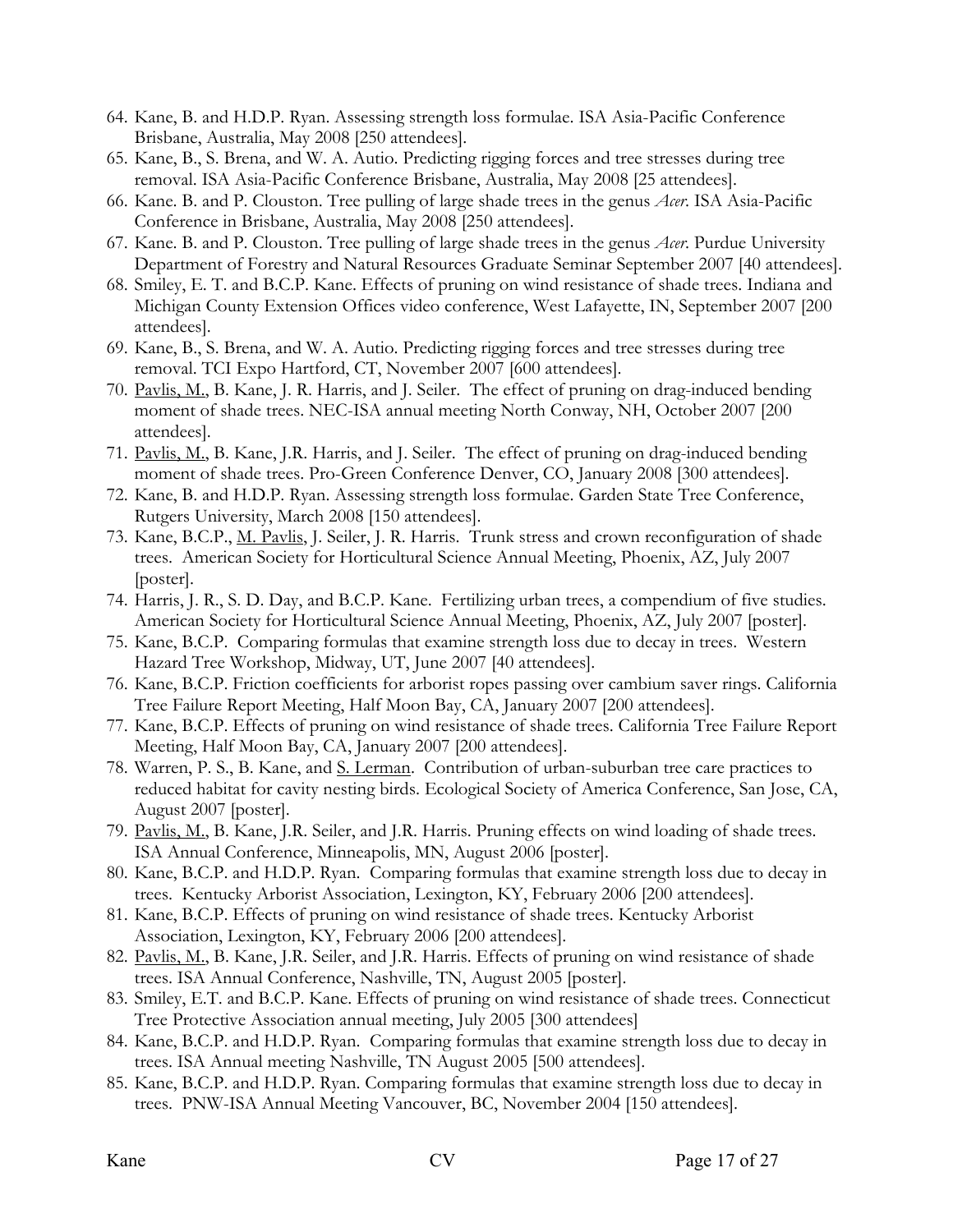- 86. Smiley, E. T. and B.C.P. Kane. Effects of pruning on wind resistance of shade trees. IL Arborist Association Annual Meeting, Chicago, IL, October 2004 [300 attendees].
- 87. Smiley, E. T. and B.C.P. Kane. Effects of pruning on wind resistance of shade trees. MAC-ISA Annual Meeting, Richmond, VA, September 2004 [200 attendees].
- 88. Smiley, E. T. and B.C.P. Kane. Effects of pruning on wind resistance of shade trees. ISA Annual Meeting, Pittsburg, PA, August 2004 [500 attendees].
- 89. Kane, B.C.P. and H.D.P. Ryan. Comparing formulas that examine strength loss due to decay in trees. Trees Florida, Key West, FL, June 2004 [300 attendees].
- 90. Kane, B.C.P. and H.D.P. Ryan. Comparing formulas that examine strength loss due to decay in trees. Ohio Tree Care Conference, Columbus, OH, February 2004 [200 attendees].
- 91. Kane, B.C.P. and H.D.P. Ryan. Comparing formulas that examine strength loss due to decay in trees. California Tree Failure Report Annual Meeting, Half Moon Bay, CA, January 2003 [200 attendees].
- 92. Kane, B.C.P. and H.D.P. Ryan. Comparing formulas that examine strength loss due to decay in trees. International Society of Arboriculture Annual Meeting, Seattle, WA, August 2002 [500 attendees].
- 93. Kane, B.C.P. and H.D.P. Ryan. Comparing formulas that examine strength loss due to decay in trees. Society of American Foresters Annual Meeting, Winston-Salem, NC, October 2002 [30 attendees].
- 94. Kane, B.C.P. and H.D.P. Ryan. Assessing strength loss formulas for hazard tree evaluation. International Tree Structure and Mechanics Conference, Savannah, GA, October 2001 [700 attendees].
- 95. Kane, B.C.P. and H.D.P. Ryan. Patterns of discoloration and decay associated with hardware installation in trees. International Society of Arboriculture Annual Meeting, Milwaukee, WI, August 2001.
- 96. Kane, B.C.P. and H.D.P. Ryan. Comparing Formulae for Assessing Strength Loss Due to Decay in Trees. International Society of Arboriculture Annual Meeting, Baltimore, MD, August 2000 [50 attendees].

| Project Title                      | Dates     | Participation <sup>1</sup> | Supporting Agency            | Amount    |
|------------------------------------|-----------|----------------------------|------------------------------|-----------|
| Instruction                        | 2020-2022 | Kane                       | <b>Barrett Tree Service</b>  | \$300     |
| Instruction                        | 2020-2022 | Kane                       | Davey Tree Experts           | \$1,000   |
| Instruction                        | 2020-2022 | Kane                       | <b>Bartlett Tree Experts</b> | \$1,000   |
| Training for UMass Landscape       |           |                            |                              |           |
| Management Personnel               | 2020-2021 | Kane                       | <b>MADCR</b>                 | \$11,214  |
| Comparing the Efficacy of Pull     |           |                            |                              |           |
| Tests Versus Expert Opinion        |           |                            |                              |           |
| When Assessing Decay and           |           |                            |                              |           |
| Likelihood of Tree Failure         | 2020-2022 | Kane                       | TREE Fund                    | \$25,000  |
|                                    |           |                            | Sustainability               |           |
|                                    |           |                            | Innovation &                 |           |
| Planting Trees on Campus           | 2020-2022 | Kane                       | Engagement Fund              | \$8,000   |
| The State of the Utility Forest in |           |                            |                              |           |
| Massachusetts                      | 2019-2022 | Kane                       | Eversource                   | \$177,000 |
| Instruction                        | 2019      | Kane                       | N.A.T.S.                     | \$1,000   |
| Instruction                        | 2018      | Kane                       | <b>Bartlett Tree Experts</b> | \$1,800   |

### **Sponsored Research & Other Awards** (amounts in *italics* indicate donations of materials)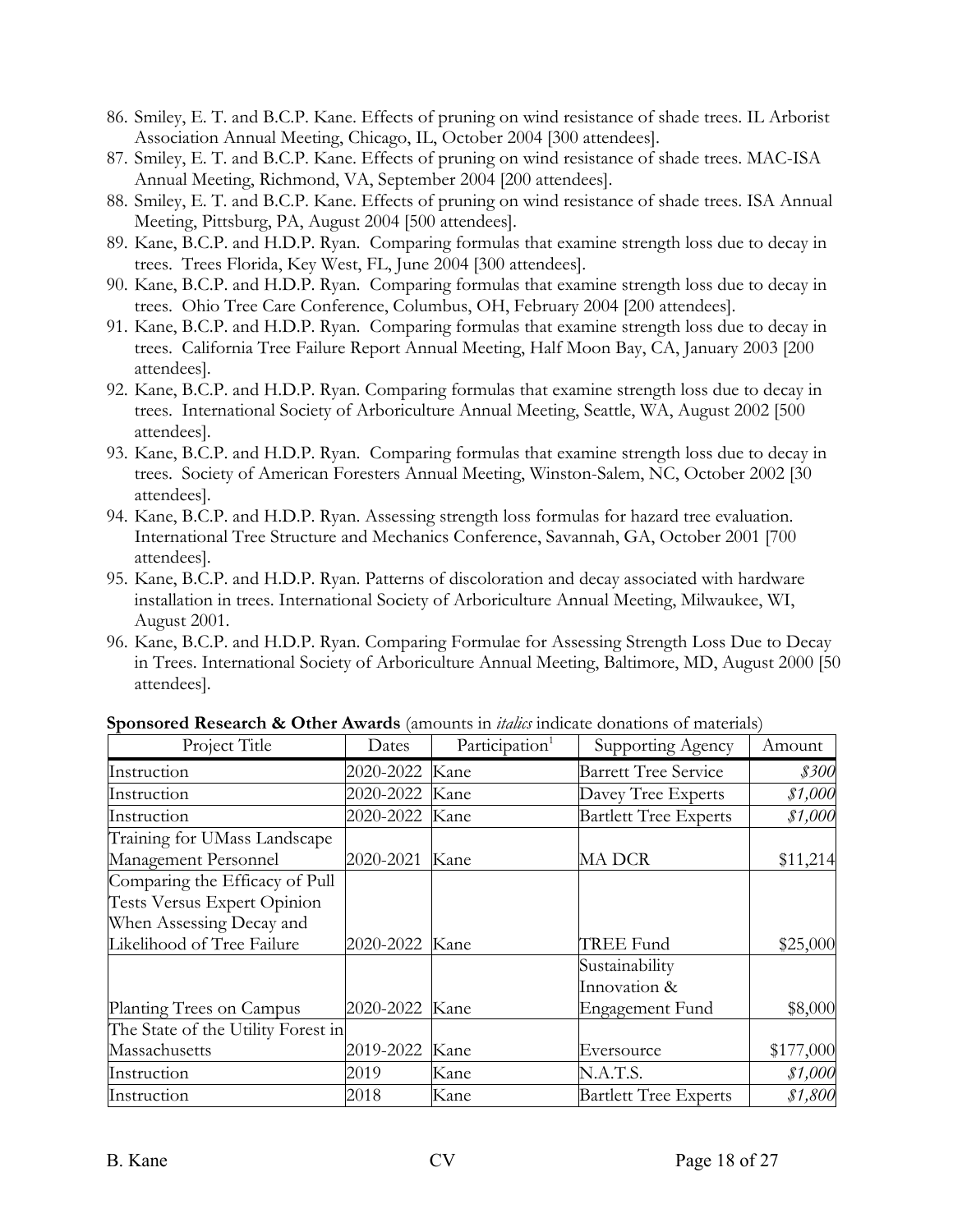| The Effects of Support Systems                                  |           |                                                                    |                             |           |
|-----------------------------------------------------------------|-----------|--------------------------------------------------------------------|-----------------------------|-----------|
| on Tree Growth, Sway Motion,                                    |           |                                                                    |                             |           |
| and Load-bearing Capacity                                       | 2018-2021 | Kane                                                               | Florida ISA                 | \$90,000  |
| Urban Tree Growth                                               | 2018-2019 | Kane                                                               | <b>UMass-CNS</b>            | \$1,000   |
| Instruction                                                     | 2017      | Kane                                                               | <b>UMass-TEFD</b>           | \$500     |
| Urban Tree Growth                                               | 2018-2019 | Kane                                                               | <b>MADCR</b>                | \$9,974   |
| Instruction                                                     | 2017      | Kane                                                               | <b>UMass-TEFD</b>           | \$500     |
| Loading of a tie-in point during                                |           |                                                                    | International Society of    |           |
| ascents                                                         | 2017      | Kane                                                               | Arboriculture               | \$1,000   |
| Review of Arboricultural Safety                                 |           |                                                                    |                             |           |
| Standards Worldwide                                             | 2017-2020 | Kane                                                               | TREE Fund                   | \$15,000  |
| Installing a campus tree nursery                                | 2017-2018 | Kane                                                               | <b>UMass-TEFD</b>           | \$3,000   |
| Instruction                                                     | 2016      | Kane                                                               | <b>UMass-TEFD</b>           | \$500     |
| Impacts of Root Removal on<br>Tree Stability - Full Scale Meets |           | Kane, Modarres-<br>Sadeghi, Koeser<br>(U.FL), Miesbauer<br>(Morton |                             |           |
| Model Scale                                                     | 2017-2020 | Arboretum)                                                         | Florida ISA                 | \$90,000  |
| Measuring forces at multiple                                    |           |                                                                    |                             |           |
| locations in rigging systems                                    | 2017-2019 | Kane                                                               | N.A.T.S.                    | \$2,000   |
| Measuring forces at multiple                                    |           |                                                                    |                             |           |
| locations in rigging systems                                    | 2017-2019 | Kane, Reiland                                                      | <b>TREE Fund</b>            | \$25,000  |
| Growth of campus trees                                          | 2016-2017 | Kane                                                               | <b>UMass-CAFE</b>           | \$5,000   |
| Instruction                                                     | 2016      | Kane                                                               | grdntuul.com                | \$384     |
| Sway Motion of Cabled Trees                                     | 2015-2016 | Kane                                                               | <b>UMass-CNS</b>            | \$1,000   |
| Sway Motion of Cabled Trees                                     | 2015      | Kane                                                               | Endz.Biz                    | \$410     |
| Crown Architecture of Open-                                     |           |                                                                    |                             |           |
| <b>Grown Trees</b>                                              | 2015      | Kane                                                               | Dept. of Env. Cons.         | \$3,000   |
| Instruction                                                     | 2015      | Kane                                                               | NEC-ISA                     | \$200     |
| Instruction                                                     | 2015      | Kane                                                               | MAA                         | \$350     |
| Instruction                                                     | 2015      | Kane                                                               | ArborMaster                 | \$1,000   |
| Instruction                                                     | 2015      | Kane                                                               | Center for Teaching         | \$500     |
| Instruction                                                     | 2015      | Kane                                                               | Hartney-Greymont            | \$1,000   |
| Mobile Tree Failure Prediction                                  |           |                                                                    |                             |           |
| for Storm Preparation and                                       |           | Koeser, Kane,                                                      |                             |           |
| Response                                                        | 2014-2017 | Guikema, Landry                                                    | <b>NUCFAC</b>               | \$281,900 |
| Instruction                                                     | 2014      | Kane                                                               | Center for Teaching         | \$500     |
| Instruction                                                     | 2013      | Kane                                                               | Center for Teaching         | \$500     |
| <b>Urban Forest Monitoring</b>                                  | 2013-2015 | Harper, Kane                                                       | Center for Agriculture      | \$82,050  |
| Pruning Tropical Trees                                          | 2013-2014 | Burcham, Kane                                                      | NParks Singapore            | \$262,500 |
| Instruction                                                     | 2013-2014 | Kane                                                               | <b>Sterling Rope</b>        | \$1,000   |
| Planning                                                        | 2013      | Rudnicki, Kane,<br>Dahle, Grabosky                                 | NERA                        | \$6,000   |
|                                                                 | 2012-     |                                                                    |                             |           |
| Urban Forest Monitoring                                         | present   | Kane                                                               | MA Dept. Cons. Rec.         | \$132,000 |
| Monitoring Utility ROW                                          | 2012      | Kane                                                               | <b>UMass Physical Plant</b> | \$4,200   |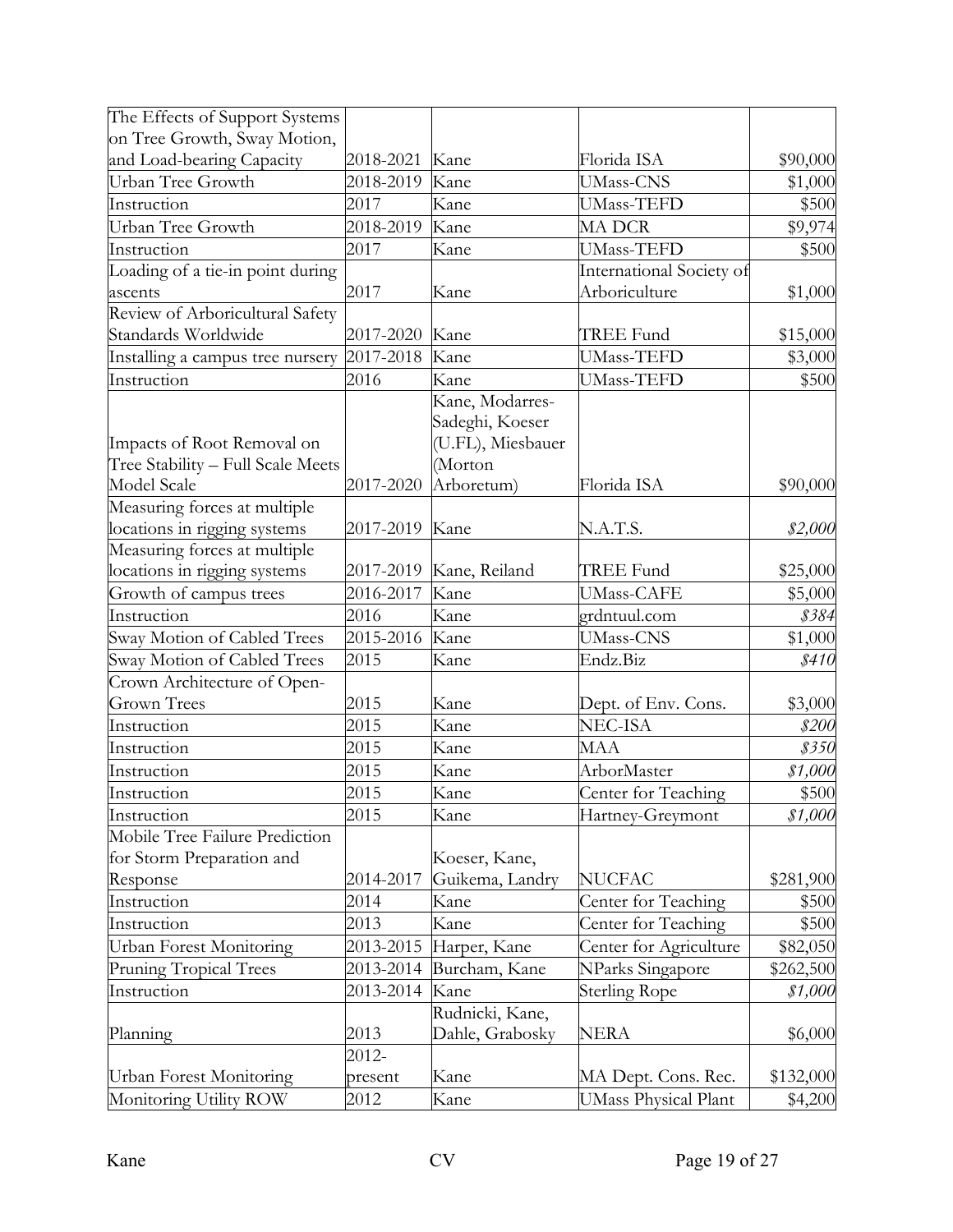| Instruction                              | 2012      | Kane              | Center for Teaching          | \$500               |
|------------------------------------------|-----------|-------------------|------------------------------|---------------------|
| Instruction                              | 2012      | Kane              | Buckingham Mfg.              | <i><b>\$400</b></i> |
| Instruction                              | 2012      | Kane              | SavATree                     | \$300               |
| Growth and Dynamic Motion                |           |                   |                              |                     |
| of Cabled Trees with Co-                 |           |                   |                              |                     |
| dominant Trunks                          | 2010-2012 | Kane              | TREE Fund                    | \$25,000            |
|                                          |           | Dahle, Kane,      |                              |                     |
|                                          |           | James, Grabosky,  | International Society of     |                     |
| Biomechanics Literature Review 2010-2011 |           | Detter            | Arboriculture                | \$25,000            |
| Rigging Stresses During                  |           |                   |                              |                     |
| Speedlining                              | 2010-2012 | Kane, Scharf      | TREE Fund                    | \$10,000            |
| Dynamics of Shade Trees                  | 2010      | Kane              | MA Dept. Cons. Rec.          | \$5,000             |
| <b>Student Tree Climbing</b>             |           |                   |                              |                     |
| Competition                              | Annually  | Kane              | Shelter Tree et al.          | \$500               |
| Boston Metropolitan Area                 |           | Warren, Nicolson, |                              |                     |
| <b>ULTRA</b>                             | 2009-2012 | Ryan, Kane        | NSF & USDA FS                | \$299,471           |
| Assessing the Effect of Decay            |           |                   |                              |                     |
| on Tree Stability                        | 2009-2012 | Kane, Breña       | TREE Fund                    | \$100,000           |
| Worcester ALB Reforestation              | 2009-2011 | Kane, Ryan        | MA Dept. Cons. Rec.          | \$70,000            |
| MOE of Shade Trees                       | 2009      | Kane              | Dept. Nat. Res. Cons.        | \$3,000             |
|                                          |           |                   | UMass Faculty                |                     |
| Campus Shade Tree Nursery                | 2008-2010 | Kane              | Research Grant               | \$30,000            |
| Campus Shade Tree Nursery                | 2008-2010 | Kane              | Hartney-Greymont Co.         | \$5,000             |
| Dynamic Motion of Shade                  |           |                   |                              |                     |
| Trees                                    | 2008-2010 | Kane              | McIntyre-Stennis             | \$29,570            |
| Handsaw Safety                           | 2009      | Kane              | <b>Bartlett Tree Experts</b> | \$10,000            |
| Dynamic Motion of Shade                  |           |                   |                              |                     |
| Trees                                    | 2008-2010 | Kane, Ryan        | MA Dept. Cons. Rec.          | \$15,000            |
| Forces and Stresses in Rigging           | 2009-2011 | Kane, Ryan        | TREE Fund <sup>3</sup>       | \$25,000            |
| Use of Ascenders in Tree                 |           |                   |                              |                     |
| Climbing                                 | 2009-2011 | Ryan, Kane        | TREE Fund                    | \$25,000            |
| Measuring Dynamic Wind                   |           |                   |                              |                     |
| Loads                                    | 2008-2010 | James, Kane       | TREE Fund                    | \$25,000            |
| Determining Strength of                  |           |                   |                              |                     |
| Knotted Rigging Slings                   | 2009      | Kane              | Yale Cordage                 | \$2,000             |
| Urban Forest Management in               |           |                   |                              |                     |
| Massachusetts                            | 2007-2009 | Kane, Ryan        | MA Dept. Cons. Rec.          | \$35,000            |
|                                          |           |                   | New England Chapter          |                     |
| Instruction                              | 2007      | Kane              | ISA                          | \$350               |
| Cabling and Tree Growth                  | 2007      | Kane              | Sherrill Tree                | \$2,000             |
| Safe Tree Climbing                       | 2006      | Kane              | New England Grows            | \$5,000             |
| Instruction                              | 2006      | Kane              | Tree Specialists             | \$325               |
| Instruction                              | 2007      | Kane              | Cedar Lawn & Tree            | \$250               |
| <b>Effect of Tree Care Practices on</b>  |           |                   | FRG & McIntyre-              |                     |
| Cavity Nesting Birds                     | 2005-2007 | Warren, Kane      | Stennis                      | \$66,215            |
|                                          |           |                   |                              |                     |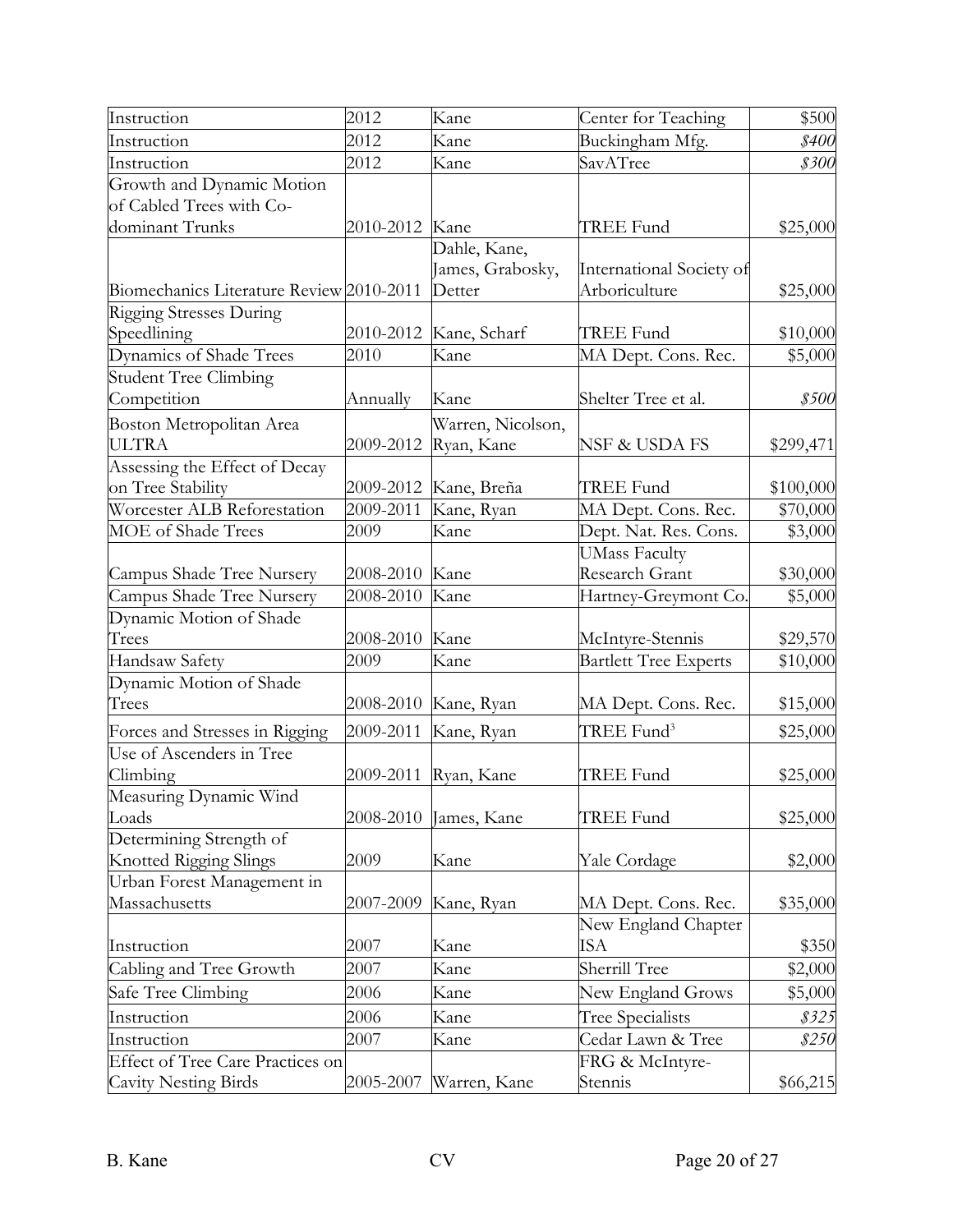| Carabineer Use in the Tree Care |                |                        |                        |           |
|---------------------------------|----------------|------------------------|------------------------|-----------|
| Industry                        | 2005-2007      | Kane, Ryan             | TREE Fund              | \$25,000  |
| Urban Forest Management in      |                |                        |                        |           |
| Massachusetts                   | 2005-2007      | Kane, Ryan             | MA DCR                 | \$27,000  |
|                                 |                |                        | New England Chapter    |           |
| Instruction                     | 2005           | Kane                   | ISA                    | \$750     |
| Instruction                     | 2005           | Kane                   | Husqvarna              | \$800     |
| Pruning Effects on Wind         |                |                        |                        |           |
| Loading of Trees                | 2004-2007      | Kane, Harris           | <b>NUCFAC</b>          | \$109,100 |
| Friction Coefficients of        |                |                        |                        |           |
| Climbing Ropes                  | 2004-2006      | Kane                   | TREE Fund              | 7,500     |
| Friction Coefficients of        |                |                        |                        |           |
| Climbing Ropes                  | 2004-2006      | Kane                   | New England Ropes      | \$300     |
| Friction Coefficients of        |                |                        | Samson American        |           |
| Climbing Ropes                  | 2004-2006      | Kane                   | Group                  | \$500     |
| Measuring Bark Friction for     |                |                        |                        |           |
| <b>Rigging Operations</b>       | 2004-2006      | Kane                   | Yale Cordage           | \$400     |
| Instruction (FOREST 102, 210)   | 2004-2008      | Kane, Ryan             | The Care of Trees      | \$7,500   |
| Measuring Dynamic Wind          |                |                        |                        |           |
| Forces on Shade Trees           | 2003-2005      | James, Kane            | <b>TREE Fund</b>       | \$25,000  |
| Street Tree Inventory Update    |                |                        |                        |           |
| for the City of Roanoke         | 2003-2004      | Kane                   | VA Forestry Dept.      | \$3,350   |
| Testing Shade Trees for Failure |                |                        |                        |           |
| <b>Stresses and Patterns</b>    | 2003-2004 Kane |                        | VA Forestry Dept.      | \$16,650  |
| Testing Shade Trees for Failure |                |                        |                        |           |
| <b>Stresses and Patterns</b>    | 2003-2004      | Kane                   | TREE Fund              | \$7,000   |
| Testing Shade Trees for Failure |                |                        | Mid-Atlantic Chapter   |           |
| <b>Stresses and Patterns</b>    |                | 2003-2004 Kane, Harris | ISA                    | \$5,000   |
| Lab Equipment for Virginia      |                |                        | VA Forestry Dept.,     |           |
| Tech University Urban Forestry  |                |                        | Davey Tree Co., Wood   |           |
| Program                         | 2003           | Kane                   | Acres Tree Specialists | \$7,600   |

1PI is listed first

### TEACHING EXPERIENCE

Revised and taught the following courses at The University of Massachusetts – Amherst: NRC 102 Arboriculture Field Techniques I (2 cr.) ≈20 students/year 2004 – 2015 NRC 191 Seminar in Arboriculture (2 cr.) ≈20 students/year 2004 – 2010 NRC 210 Arboriculture Field Techniques II (2 cr.)  $\approx$  20 students/year 2004 – 2014 NRC 305 Commercial Arboriculture (3 cr.) ≈20 students/year 2004 – present ECO 605 Urban Forestry (3 cr.)  $\approx$  12 students 2008, 2012 – present (co-taught)

Developed the following courses at The University of Massachusetts – Amherst:

NRC 290C Trees & Sustainability (3 cr.) ≈30 students/year 2016 – present NRC 213 Arboriculture Field Techniques III (2 cr.) ≈10 students/year 2013 – present NRC 590A Advanced Arboriculture (3 cr.) ≈5 students/year 2013, 2015 SC 197 Urban Forestry (1 or 2 cr.)  $\approx$  5 students/year 2014 – 2017 HNRS 391 Trees & Sustainability (1 cr.) ≈15 students/semester 2014 – 2017 FFYS 197 Trees & Sustainability (1 cr.)  $\approx$ 15 students/semester 2014 – 2016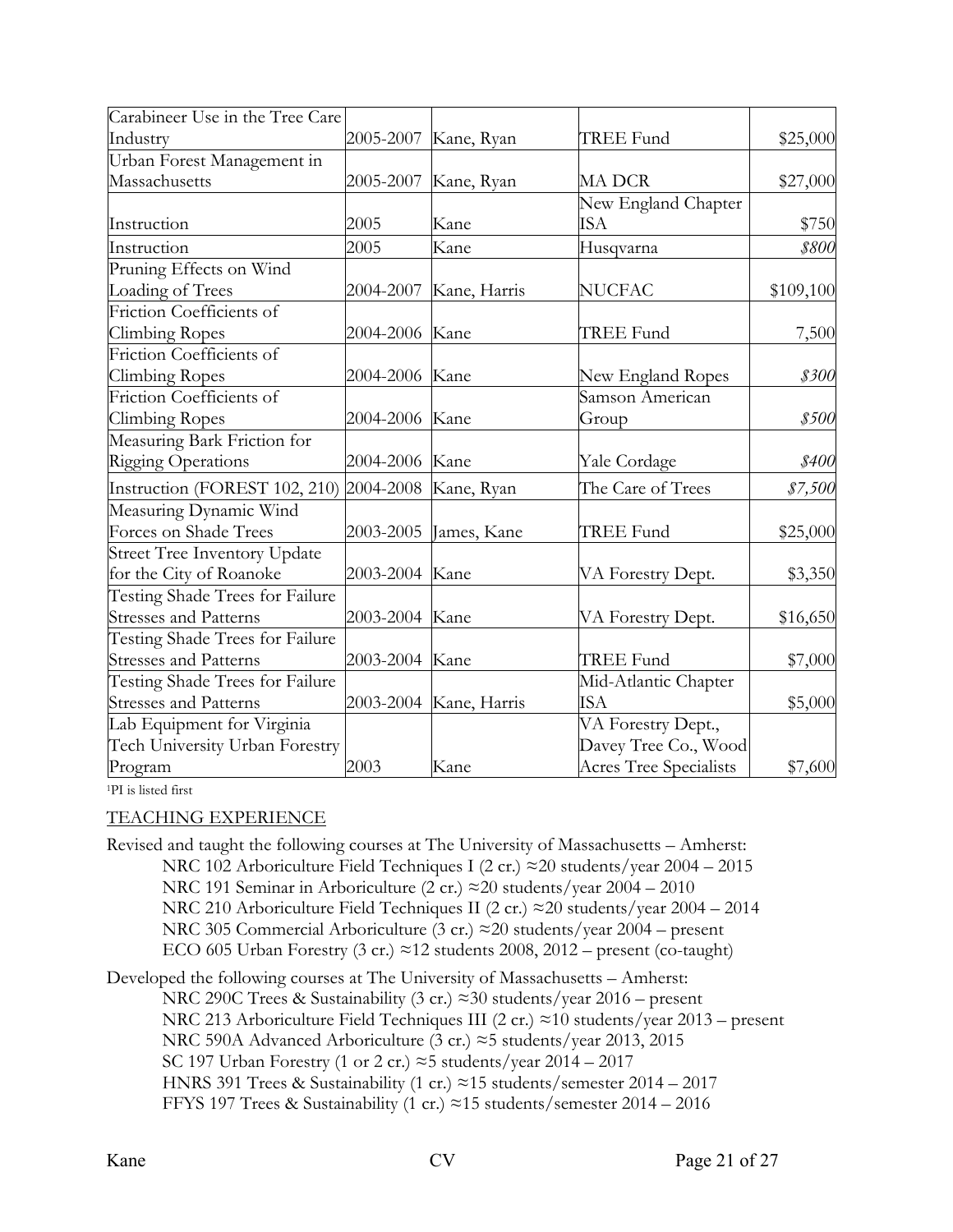Developed and taught the following courses at Virginia Tech University:

FOR 3354 Urban Forestry & Arboriculture (3 cr.) ≈30 students/year 2002 – 2004 FOR 4454 Urban Forest Management & Policy (3 cr.) ≈10 students/year 2002 – 2004

Visiting Scholar, Purdue University, September 2007

Presented 4 seminars (11 hours total)

Undergraduate arboriculture class

Undergraduate arboriculture club

Indiana Cooperative Extension video conference broadcast across the state

Graduate student seminar

## **Teaching Evaluations**

| Academic Year<br>(Total Credits)   | Course No.      | Course Name                        | Credits        | No. Students     | SRTI <sup>1</sup> | Annual Mean <sup>2</sup> |  |
|------------------------------------|-----------------|------------------------------------|----------------|------------------|-------------------|--------------------------|--|
|                                    | <b>ECO 605</b>  | Urban Forestry <sup>3</sup>        | $\mathfrak{Z}$ |                  | n/a <sup>3</sup>  |                          |  |
|                                    | <b>NRC 102</b>  | Arboriculture Field Techniques I   | $\overline{2}$ |                  | n/a <sup>8</sup>  |                          |  |
| $2020 - 2021(7)$                   | <b>NRC 210</b>  | Arboriculture Field Techniques II  | $\overline{2}$ |                  |                   |                          |  |
|                                    | <b>NRC 290C</b> | Trees & Sustainability             | 3              |                  | n/a <sup>8</sup>  |                          |  |
|                                    | <b>ECO 605</b>  | Urban Forestry <sup>3</sup>        | $\mathfrak{Z}$ | 18               | $n/a^{3,8}$       |                          |  |
|                                    | <b>NRC 102</b>  | Arboriculture Field Techniques I   | $\overline{c}$ | 19               | 4.6               |                          |  |
| $2019 - 2020(7)$                   | <b>NRC 210</b>  | Arboriculture Field Techniques II  | $\overline{2}$ | 13               | n/a <sup>8</sup>  | 4.5                      |  |
|                                    | <b>NRC 290C</b> | Trees & Sustainability             | $\overline{3}$ | 50               | 4.4               |                          |  |
|                                    | <b>ECO 605</b>  | Urban Forestry <sup>3</sup>        | 3              | 7                | n/a <sup>3</sup>  |                          |  |
|                                    | <b>NRC 102</b>  | Arboriculture Field Techniques I   | $\overline{2}$ | 15               | 4.5               |                          |  |
| $2018 - 2019(7)$                   | <b>NRC 210</b>  | Arboriculture Field Techniques II  | $\overline{2}$ | 12               | 4.7               | 4.5                      |  |
|                                    | <b>NRC 290C</b> | Trees & Sustainability             | 3              | 49               | 4.3               |                          |  |
|                                    | <b>NRC 290C</b> | Trees & Sustainability             | $\mathfrak{Z}$ | 35               | 4.5               |                          |  |
| $2017 - 2018(6)$<br><b>NRC 305</b> |                 | Commercial Arboriculture           | $\overline{3}$ | 17               | 4.3               | 4.4                      |  |
|                                    | ECO 605         | Urban Forestry <sup>3</sup>        | 3              |                  | $n/a^3$           |                          |  |
| $2016 - 2017$                      | <b>HNRS 391</b> | Trees & Sustainability             | $\mathbf{1}$   | 15               | 4.2               |                          |  |
|                                    | <b>NRC 290C</b> | Trees & Sustainability             | $\overline{3}$ | $\overline{7}$   | 4.7               | 4.5                      |  |
| (10)<br><b>NRC 213</b>             |                 | Arboriculture Field Techniques III | $\overline{2}$ | $\boldsymbol{7}$ | 4.2               |                          |  |
|                                    | <b>NRC 305</b>  | Commercial Arboriculture           | 3              | 14               | 4.7               |                          |  |
|                                    | <b>SC 197</b>   | Urban Forestry <sup>6</sup>        | $\mathbf{1}$   | 6                | n/a <sup>6</sup>  |                          |  |
|                                    | <b>ECO 697U</b> | Urban Forestry <sup>3</sup>        | 3              | 10               | n/a <sup>3</sup>  |                          |  |
|                                    | <b>FFYS 197</b> | Trees & Sustainability             | $\mathbf{1}$   | 15               | n/a <sup>4</sup>  |                          |  |
|                                    | <b>HNRS 391</b> | Trees & Sustainability             | $\mathbf{1}$   | 16               | 4.3               |                          |  |
| $2015 - 2016$<br>(10)              | <b>NRC 102</b>  | Arboriculture Field Techniques I   | $\overline{2}$ | 13               | 4.6               | 4.8                      |  |
|                                    | <b>NRC 213</b>  | Arboriculture Field Techniques III | $\sqrt{2}$     | $\,8\,$          | 5.0               |                          |  |
|                                    | <b>NRC 305</b>  | Commercial Arboriculture           | 3              | 9                | 4.9               |                          |  |
|                                    | <b>SC 197</b>   | Urban Forestry <sup>6</sup>        | $\mathbf{1}$   | $\overline{4}$   | n/a <sup>6</sup>  |                          |  |
|                                    | <b>ECO 697U</b> | Urban Forestry <sup>3</sup>        | 3              | $\,8\,$          | n/a <sup>3</sup>  |                          |  |
|                                    | <b>FFYS 197</b> | Trees & Sustainability             | $\mathbf{1}$   | $\tau$           | n/a <sup>4</sup>  |                          |  |
| $2014 - 2015$                      | <b>FFYS 197</b> | Trees & Sustainability             | $\mathbf{1}$   | 17               | n/a <sup>4</sup>  |                          |  |
| (19)                               | <b>HNRS 391</b> | Trees & Sustainability             | $\mathbf{1}$   | 10               | 4.2               | 4.6                      |  |
|                                    | <b>HNRS 391</b> | Trees & Sustainability             | 1              | 12               | 4.7               |                          |  |
|                                    | <b>NRC 102</b>  | Arboriculture Field Techniques I   | $\sqrt{2}$     | 13               | 4.4               |                          |  |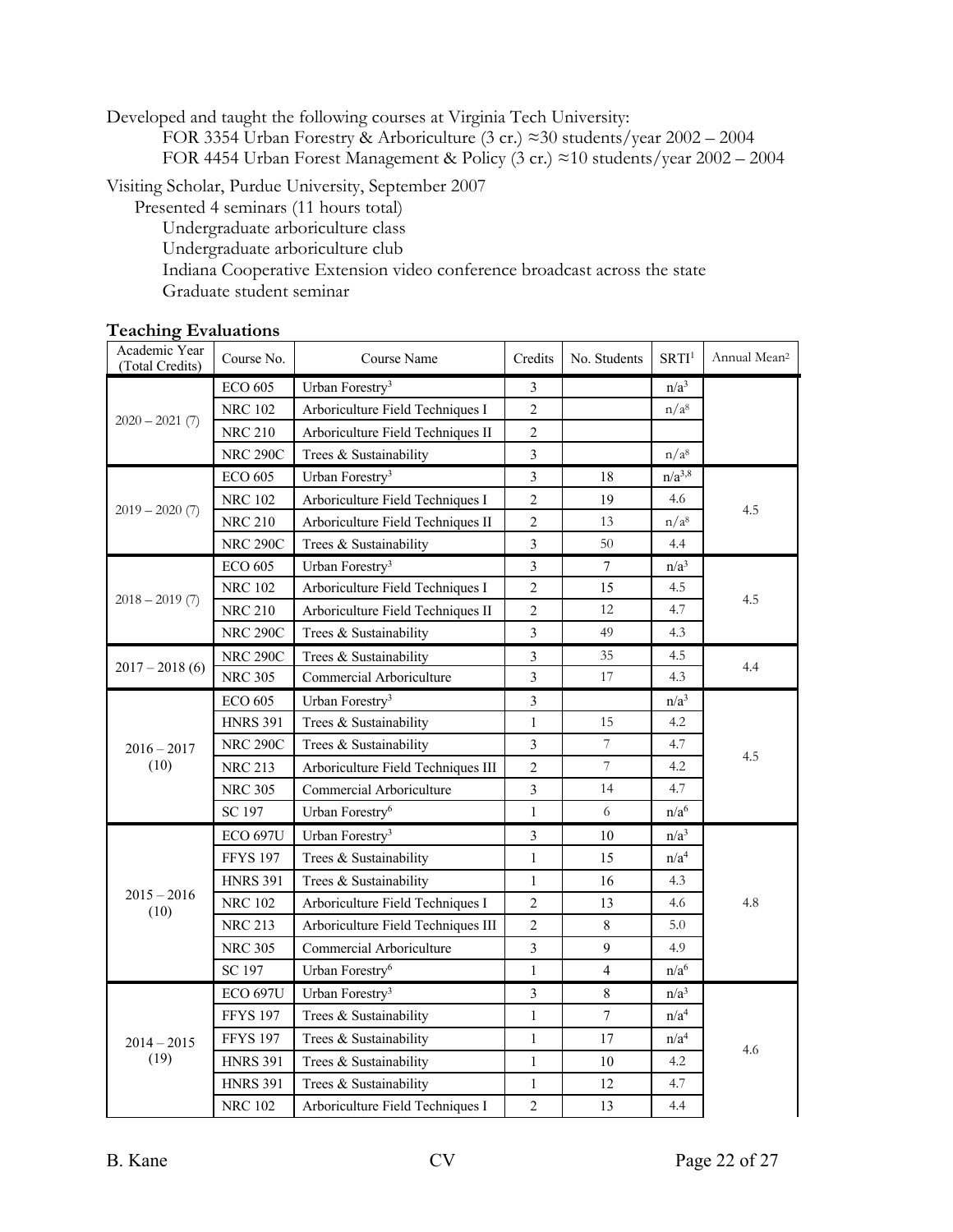|                      | <b>NRC 102</b>  | Arboriculture Field Techniques I <sup>5</sup> | $\overline{2}$ | 6              | 4.7              |     |
|----------------------|-----------------|-----------------------------------------------|----------------|----------------|------------------|-----|
|                      | <b>NRC 210</b>  | Arboriculture Field Techniques II             | $\overline{2}$ | 14             | 4.7              |     |
|                      | <b>NRC 213</b>  | Arboriculture Field Techniques III            | $\sqrt{2}$     | 10             | 4.8              |     |
|                      | <b>NRC 305</b>  | Commercial Arboriculture                      | $\mathfrak{Z}$ | 12             | 4.7              |     |
|                      | <b>NRC 590A</b> | Advanced Arboriculture                        | $\mathfrak{Z}$ | 4              | 4.3              |     |
|                      | SC 197          | Urban Forestry <sup>6</sup>                   | 1              | $\overline{4}$ | n/a <sup>6</sup> |     |
|                      | <b>ECO 697U</b> | Urban Forestry <sup>3</sup>                   | $\mathfrak{Z}$ | 6              | n/a <sup>3</sup> |     |
|                      | <b>NRC 102</b>  | Arboriculture Field Techniques I              | $\sqrt{2}$     | 19             | 4.7              |     |
|                      | <b>NRC 102</b>  | Arboriculture Field Techniques I <sup>5</sup> | $\overline{2}$ | 19             | 4.5              |     |
| $2013 - 2014$        | <b>NRC 210</b>  | Arboriculture Field Techniques II             | $\overline{c}$ | 16             | 4.3              | 4.5 |
| (13)                 | <b>NRC 213</b>  | Arboriculture Field Techniques III            | $\overline{2}$ | 6              | 4.7              |     |
|                      | <b>NRC 305</b>  | Commercial Arboriculture                      | $\mathfrak{Z}$ | 12             | 4.4              |     |
|                      | SC 197          | Urban Forestry <sup>6</sup>                   | $\sqrt{2}$     | 3              | n/a <sup>6</sup> |     |
|                      | <b>ECO 697U</b> | Urban Forestry <sup>3</sup>                   | $\overline{3}$ | 8              | $n/a^3$          |     |
|                      | <b>NRC 102</b>  | Arboriculture Field Techniques I              | $\overline{c}$ | 19             | 4.6              |     |
| $2012 - 2013$        | <b>NRC 210</b>  | Arboriculture Field Techniques II             | $\overline{2}$ | 12             | 4.1              |     |
| (12)                 | <b>NRC 213</b>  | Arboriculture Field Techniques III            | $\overline{2}$ | 10             | 4.8              | 4.5 |
|                      | <b>NRC 305</b>  | Commercial Arboriculture                      | 3              | 12             | 4.6              |     |
|                      | <b>NRC 590A</b> | Advanced Arboriculture                        | $\mathfrak{Z}$ | 9              | 4.3              |     |
|                      | <b>ECO 697U</b> | Urban Forestry <sup>2</sup>                   | $\mathfrak{Z}$ | 9              | n/a <sup>3</sup> |     |
| $2011 - 2012$        | <b>NRC 102</b>  | Arboriculture Field Techniques I              | $\overline{2}$ | 19             | 4.8              |     |
| (7)                  | <b>NRC 210</b>  | Arboriculture Field Techniques II             | $\overline{2}$ | 16             | 4.6              | 4.6 |
|                      | <b>NRC 305</b>  | Commercial Arboriculture                      | 3              | 14             | 4.5              |     |
| $2010 - 2011$        | <b>NRC 102</b>  | Arboriculture Field Techniques I              | $\overline{2}$ | 13             | 4.6              |     |
| (5)                  | <b>NRC 305</b>  | Commercial Arboriculture                      | $\mathfrak{Z}$ | 20             | 4.3              | 4.4 |
|                      | <b>ECO 691B</b> | Land Conservation in MA <sup>7</sup>          | 1              | 3              | $n/a^7$          |     |
|                      | <b>NRC 102</b>  | Arboriculture Field Techniques I              | $\overline{2}$ | 24             | 4.7              |     |
| $2009 - 2010$        | <b>NRC 191</b>  | Seminar in Arboriculture                      | $\sqrt{2}$     | 21             | 4.7              | 4.3 |
| (10)                 | <b>NRC 210</b>  | Arboriculture Field Techniques II             | $\overline{2}$ | 31             | 4.2              |     |
|                      | <b>NRC 305</b>  | Commercial Arboriculture                      | 3              | 17             | 3.9              |     |
|                      | <b>NRC 102</b>  | Arboriculture Field Techniques I              | $\overline{2}$ | 27             | 4.6              |     |
| $2008 - 2009$        | <b>NRC 191</b>  | Seminar in Arboriculture                      | $\overline{c}$ | 17             | 4.5              |     |
| (9)                  | <b>NRC 210</b>  | Arboriculture Field Techniques II             | 2              | 16             | 4.8              | 4.4 |
|                      | <b>NRC 305</b>  | Commercial Arboriculture                      | 3              | 12             | 3.9              |     |
|                      | <b>ECO 697U</b> | Urban Forestry <sup>3</sup>                   | 3              | 10             | n/a <sup>3</sup> |     |
|                      | <b>NRC 102</b>  | Arboriculture Field Techniques I              | $\overline{2}$ | 15             | 4.1              |     |
| $2007 - 2008$<br>(9) | <b>NRC 191</b>  | Seminar in Arboriculture                      | $\overline{c}$ | 14             | 4.5              | 4.2 |
|                      | <b>NRC 210</b>  | Arboriculture Field Techniques II             | $\overline{2}$ | 18             | 3.8              |     |
|                      | <b>NRC 305</b>  | Commercial Arboriculture                      | 3              | 19             | 4.3              |     |
|                      | <b>NRC 102</b>  | Arboriculture Field Techniques I              | $\overline{c}$ | 22             | 4.6              |     |
| $2006 - 2007$        | <b>NRC 191</b>  | Seminar in Arboriculture                      | $\overline{2}$ | 18             | 4.0              |     |
| (9)                  | <b>NRC 210</b>  | Arboriculture Field Techniques II             | $\overline{c}$ | 15             | 4.3              | 4.3 |
|                      | <b>NRC 305</b>  | Commercial Arboriculture                      | 3              | 25             | 4.3              |     |
| $2005 - 2006$        | <b>NRC 102</b>  | Arboriculture Field Techniques I              | $\mathbf{2}$   | 30             | 4.5              |     |
| (9)                  | <b>NRC 191</b>  | Seminar in Arboriculture                      | $\overline{c}$ | 18             | 4.2              | 4.0 |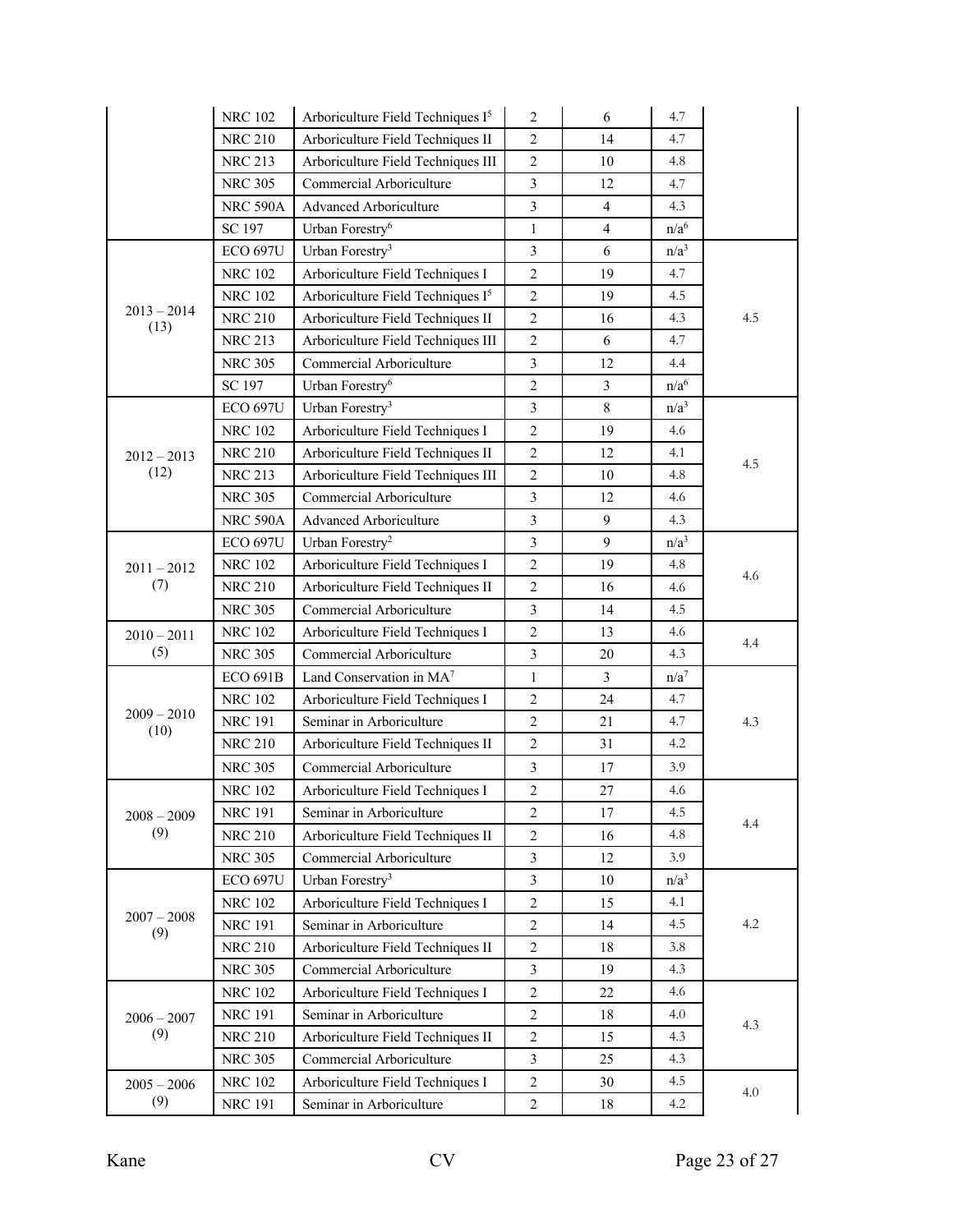|                      | <b>NRC 210</b> | Arboriculture Field Techniques II |               | 18 | 4.3 |     |
|----------------------|----------------|-----------------------------------|---------------|----|-----|-----|
|                      | <b>NRC 305</b> | Commercial Arboriculture          |               | 19 | 3.2 |     |
|                      | <b>NRC 102</b> | Arboriculture Field Techniques I  |               | 18 | 4.4 |     |
| $2004 - 2005$<br>(9) | <b>NRC 191</b> | Seminar in Arboriculture          |               | 15 | 4.0 | 4.0 |
|                      | <b>NRC 210</b> | Arboriculture Field Techniques II | $\mathcal{P}$ | 17 | 3.9 |     |
|                      | NRC 305        | Commercial Arboriculture          |               |    | 3.9 |     |

<sup>1</sup>Student <u>R</u>esponse <u>T</u>o Instruction is the mean of the global questions (10, 11, 12); on a scale of 1-5 <sup>2</sup>Weighted by credits

<sup>3</sup>Aside from giving an occasional lecture (not each year), I am only responsible for administrative aspects of this course <sup>4</sup>SRTI for FFYS is not comparable to other classes; in Fall 2014, for the question, "What is your

teaching?" the overall mean was 4.5 (n=37); my score was 4.8. For the same question, in Spring 2015, the overall mean was 4.6 (n=19); my score was 4.9.<br><sup>5</sup>In response to student demand, I taught a second section for non-majors

<sup>6</sup>I was responsible for 75% of this summer course for high school students; no formal course evaluations were given, but informal feedback was very positive

7I co-taught this seminar with two colleagues; formal SRTI evaluations were not given

8COVID-19 no SRTIs administered

#### **Supervision of Graduate Students**

| Role                   |       | DegreeOption | Student                   | DepartmentGraduation |           |
|------------------------|-------|--------------|---------------------------|----------------------|-----------|
| Chair                  | M.S.  | Thesis       | Amanda Halperin           | ECO                  | Exp. 9/22 |
| Chair                  | M.S.  | Thesis       | Ryan Suttle               | ECO                  | Exp. 5/22 |
| Chair                  | Ph.D. |              | DissertationClarisse Hart | ECO                  | Exp. 2/23 |
| Chair                  | M.S.  | Thesis       | Jacyln Lim                | ECO                  | Exp. 2/21 |
| Chair                  | M.S.  | Thesis       | Ryan Fawcett              | ECO                  | Exp. 2/21 |
| Chair                  | Ph.D. |              | DissertationDan Burcham   | ECO                  | 2/20      |
| Chair                  | M.S.  | Thesis       | Jamie Lim                 | ECO                  | 9/19      |
| Member <sub>M.S.</sub> |       | Thesis       | Ignacio Centrangolo       | <b>CEE</b>           | 12/16     |
| Chair                  | M.S.  | Thesis       | Mark Reiland              | ECO                  | 8/13      |
| Co-chairPh.D.          |       |              | DissertationCihan Ciftci  | CEE                  | 8/12      |
| Member <sub>M.S.</sub> |       | Thesis       | Lakshmi Narayanan         | MІE                  | 8/12      |
| Chair                  | M.S.  | Thesis       | Alex Sherman              | NRC                  | 5/13      |
| Chair                  | M.S.  | Thesis       | Alex Julius               | NRC                  | 5/12      |
| Chair                  | M.S.  | Thesis       | Mollie Freilicher         | NRC                  | 8/10      |
| Chair                  | M.S.  | Thesis       | David Rines               | NRC                  | 8/07      |
| Member M.S.            |       | Thesis       | Payman KarvaniraboriCEE   |                      | 8/09      |
| Chair                  | M.S.  | Thesis       | Mike Pavlis               | NRC                  | 8/07      |
| Chair                  | M.S.  | Thesis       | Kelley Arbogast           | NRC                  | 12/05     |

**Supervision of Undergraduate Students** (*italicized* names indicate contribution to a scholarly publication)

| Academic  |                |          |         |                         |
|-----------|----------------|----------|---------|-------------------------|
| Year      | Course No.     | Student  | Credits | Project                 |
|           | <b>NRC 396</b> | Harmon   |         | <b>TA NRC 102</b>       |
| 2019-2020 | <b>NRC 396</b> | Wilson   |         | <b>TA NRC 102</b>       |
|           | <b>NRC 396</b> | Medeiros |         | <b>TA NRC 102</b>       |
| 2017-2018 | Honor's        |          |         |                         |
|           | Thesis         | Esiason  |         | <b>Branch Allometry</b> |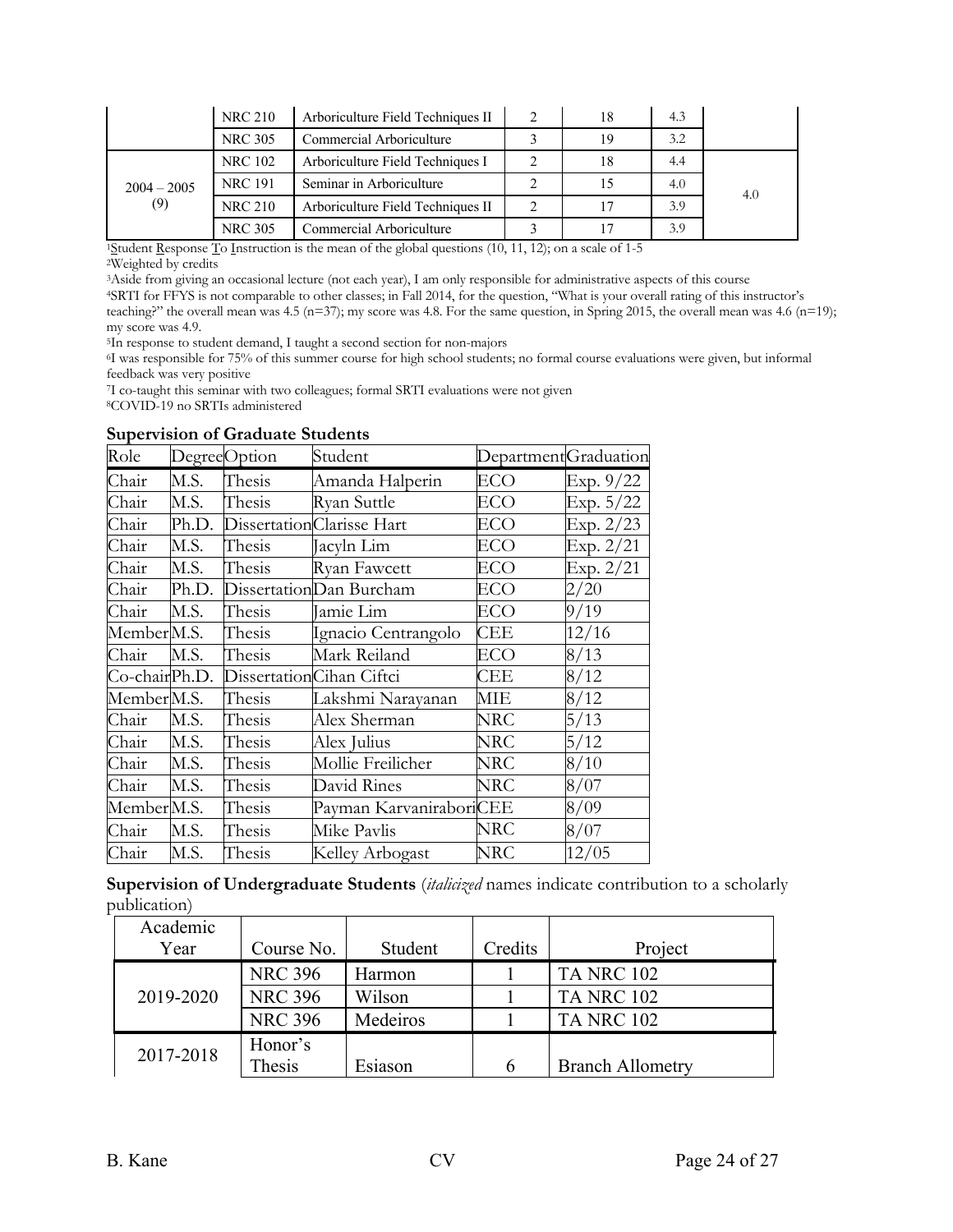|           | <b>CAFE</b>    |               |                |                          |
|-----------|----------------|---------------|----------------|--------------------------|
|           | Summer         |               |                |                          |
|           | Scholar        | Esiason       | n/a            | <b>Branch Allometry</b>  |
|           | <b>CAFE</b>    |               |                |                          |
|           | Summer         |               |                |                          |
|           | Scholar        | Esiason       | n/a            | Growth of Campus Trees   |
|           | <b>CAFE</b>    |               |                |                          |
|           | Summer         |               |                |                          |
|           | Scholar        | Zolondick     | n/a            | Growth of Campus Trees   |
| 2016-2017 | <b>CAFE</b>    |               |                |                          |
|           | Summer         |               |                |                          |
|           | Scholar        | Aronson       | n/a            | Dynamics of Cabled Trees |
|           | <b>NRC 396</b> | Sidman        | 1              | Dynamics of Cabled Trees |
|           | <b>NRC 396</b> | Iacomini      | $\mathbf{1}$   | <b>Urban Tree Growth</b> |
|           | <b>NRC 396</b> | Palaschak     | 1              | Dynamics of Cabled Trees |
|           | <b>CNS-190</b> | Wojciak       | 1              | <b>FYRE</b> Tree growth  |
| 2014-2015 | <b>CNS-190</b> | Susai         | 1              | <b>FYRE</b> Tree growth  |
|           | <b>NRC 396</b> | Longstreeth   | $\overline{2}$ | <b>TA NRC 102</b>        |
|           | <b>NRC 396</b> | D'Angelo      | 1              | <b>TA NRC 102</b>        |
| 2013-2014 | <b>NRC 396</b> | Chretien      | 1              | <b>TA NRC 102</b>        |
|           | <b>NRC 396</b> | Koerth        | $\mathbf{1}$   | Tree growth              |
|           | <b>CNS-190</b> | Choudhary     | $\mathbf{1}$   | FYRE Tree growth         |
|           | <b>NRC 396</b> | Stankewicz    | $\mathbf{1}$   | Crown architecture       |
| 2012-2013 | <b>NRC 396</b> | Westlake      | $\mathbf{1}$   | <b>Branch allometry</b>  |
| 2011-2012 | <b>NRC 396</b> | Wood          | $\overline{2}$ | Dynamics $&$ cabling     |
|           | <b>NRC 396</b> | <b>McCabe</b> | 3              | TA NRC 102 & Cabling     |
| 2010-2011 | <b>NRC 396</b> | Row           | $\overline{2}$ | Cabling & Rigging        |
|           | <b>NRC 396</b> | <b>McCabe</b> | 3              | TA NRC 102 & Ascenders   |
| 2009-2010 | <b>NRC 396</b> | Beals         | $\mathbf{1}$   | <b>TA NRC 102</b>        |
|           | <b>NRC 396</b> | Golon         | 1              | <b>TA NRC 102</b>        |
|           | <b>NRC 396</b> | <b>Beals</b>  | $\overline{2}$ | <b>TA NRC 102</b>        |
|           | <b>NRC 396</b> | Roberts       | $\overline{2}$ | <b>TA NRC 102</b>        |
|           |                |               |                | Withdrawal Resistance of |
| 2008-2009 | <b>NRC 396</b> | Cloyes        | 3              | Lags                     |
|           |                |               |                | Breaking Strength of     |
|           | <b>NRC 396</b> | Gladdys       | 3              | Carabiners               |
|           | <b>NRC 396</b> | Cohen         | $\overline{2}$ | <b>TA NRC 102</b>        |
|           |                | Ford-         |                |                          |
|           |                | Diamond       | 2              | <b>TA NRC 102</b>        |
| 2007-2008 | <b>NRC 396</b> |               | $\overline{2}$ |                          |
|           | <b>NRC 396</b> | Seaboyer      |                | <b>TA NRC 102</b>        |
|           | <b>NRC 396</b> | Bailey        | $\overline{2}$ | <b>TA NRC 102</b>        |
|           | <b>NRC 396</b> | Pineau        | $\mathbf 1$    | <b>TA NRC 102</b>        |
| 2006-2007 | <b>NRC 396</b> | Santoro       | 1              | <b>TA NRC 102</b>        |
|           | <b>NRC 396</b> | Putnam        | $\overline{2}$ | <b>TA NRC 210</b>        |
| 2005-2006 | <b>NRC 396</b> | Cohen         | $\mathbf{1}$   | <b>TA NRC 102</b>        |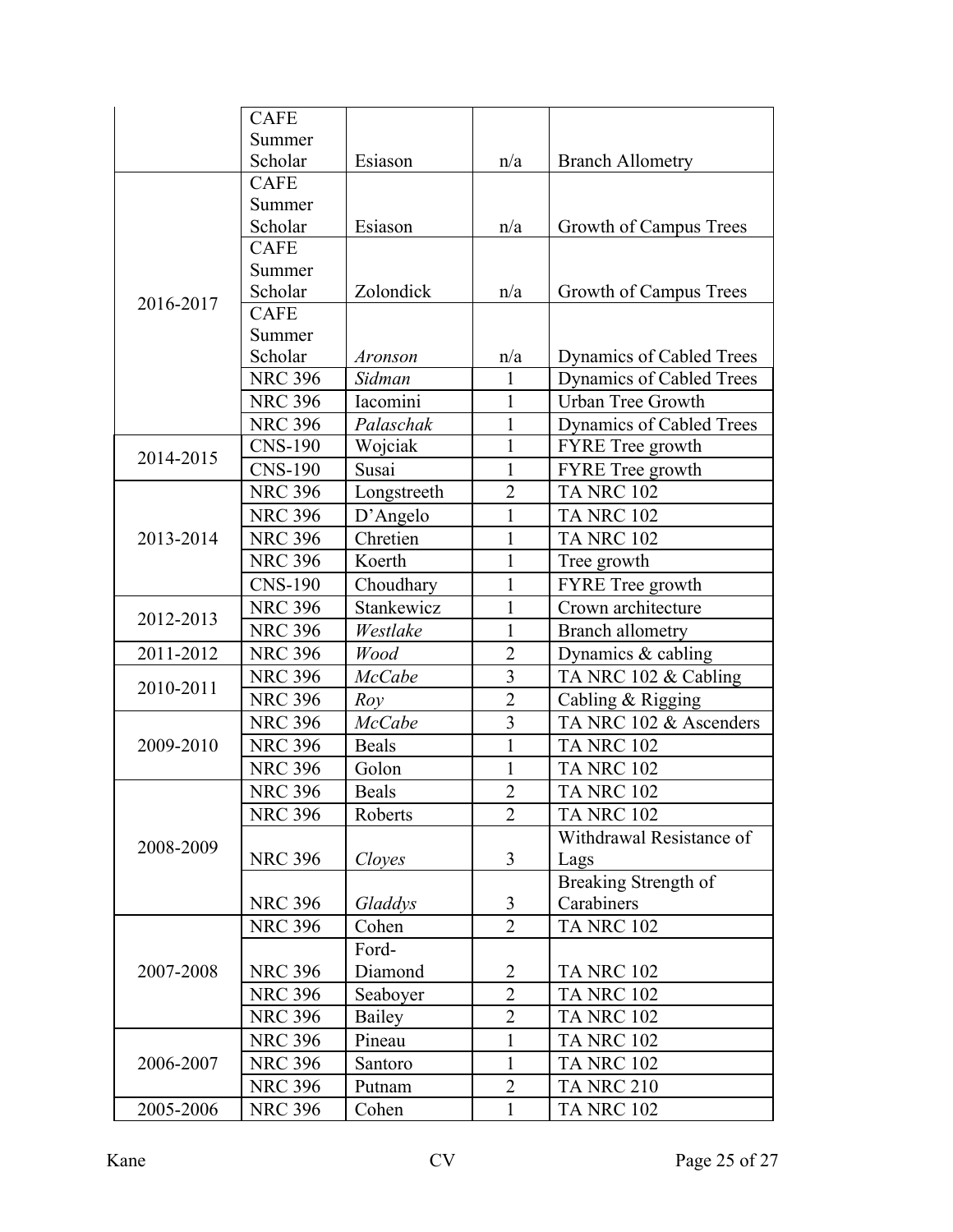|           | <b>NRC 396</b> | O'Brien   | <b>NRC 305</b>    |
|-----------|----------------|-----------|-------------------|
| 2004-2005 | <b>NRC 396</b> | Carpenter | <b>TA NRC 102</b> |
|           | <b>NRC 396</b> | Dale      | <b>NRC 305</b>    |

## UNIVERSITY SERVICE

- 1. Departmental Personnel Committee: Chair (2012-2014, 2020-2021), Secretary (2007-2010), member (2011-2012, 2016-2017, 2019-2020)
- 2. Faculty Senate Health Council (2016-2019)
- 3. Chair Search Committee: Technical Supervisor I (2016)
- 4. Co-Chair Search Committee: Lecturer in Arboriculture & Urban Forestry (2015)
- 5. Departmental committee on graduate teaching assistants, fellowships, and diversity (2015)
- 6. Agricultural Learning Center Steering Committee (2015-present)
- 7. University Sexual Harassment Board (2014-present)
- 8. Vice-Chair Arboretum Committee (2012-2016); member (2016-present)
- 9. Chair of Tree Preservation sub-committee of Arboretum Committee (2013-present)
- 10. Departmental Graduate Program Director (2012)
- 11. Chair Search Committee: Urban & Community Forestry Extension Assistant Professor (2011)
- 12. Faculty Senate Campus Physical Planning Council (2011-2014)
- 13. Graduate Concentration Coordinator (Forest Resources & Arboriculture) (2011-2013)
- 14. Graduate Program Director (Forest Conservation) (2010)
- 15. Dean's Committee on Agriculture at the University of Massachusetts (2010)
- 16. Young Guns and Warren Commission departmental committees (2008)
- 17. Stockbridge School of Agriculture Arboriculture & Community Forestry Program Coordinator (2007-Present)
- 18. Faculty advisor for annual student tree climbing competition (2007-Present)
- 19. Director of Stockbridge School of Agriculture search committee member (2007)
- 20. University Forests Committee (2006-2007)
- 21. College Open House tree climbing demonstration (2006-2010)
- 22. Departmental AQAD Extension sub-committee member (2006)
- 23. Stockbridge graduation diploma presentation (2005, 2006, 2007, 2009, 2010)
- 24. Departmental banquet awards presentation (2006)
- 25. College Curriculum Committee member (2005-2007)
- 26. College Appreciation Day—tree climbing demonstration (2004-2008)
- 27. Stockbridge Field Day—tree climbing demonstration (2004-2007)
- 28. Campus beautification—student tree pruning on campus (2004-Present)
- 29. Stockbridge School's Commencement (read names of graduates) (2004-present)
- 30. Consultant for Grounds Department—diagnosing tree health issues (2004-Present)
- 31. Various service for student recruiting and hosting visiting faculty (2004-present)
- 32. Chair, Campus Arboretum Committee (Virginia Tech) (2004)
- 33. Member, Campus Arboretum Committee (Virginia Tech) (2002-2003)
- 34. Secretary, College of Natural Resources Faculty Association (Virginia Tech) (2003-2004)

# PROFESSIONAL SERVICE

- 1. ISA Nominating & Elections Committee (Chair, 2017-2020)
- 2. Session moderator for Open-grown and Urban Trees Workshop at University of Freiburg, Germany April 2019 (IUFRO Working Party 8.03.06 Impact of Wind on Forests)
- 3. ISA Certified Arborist Exam Proctor (2016-present)
- 4. Reviewer for ISA Tree Climber's Guide (4<sup>th</sup> Ed.) (2020)